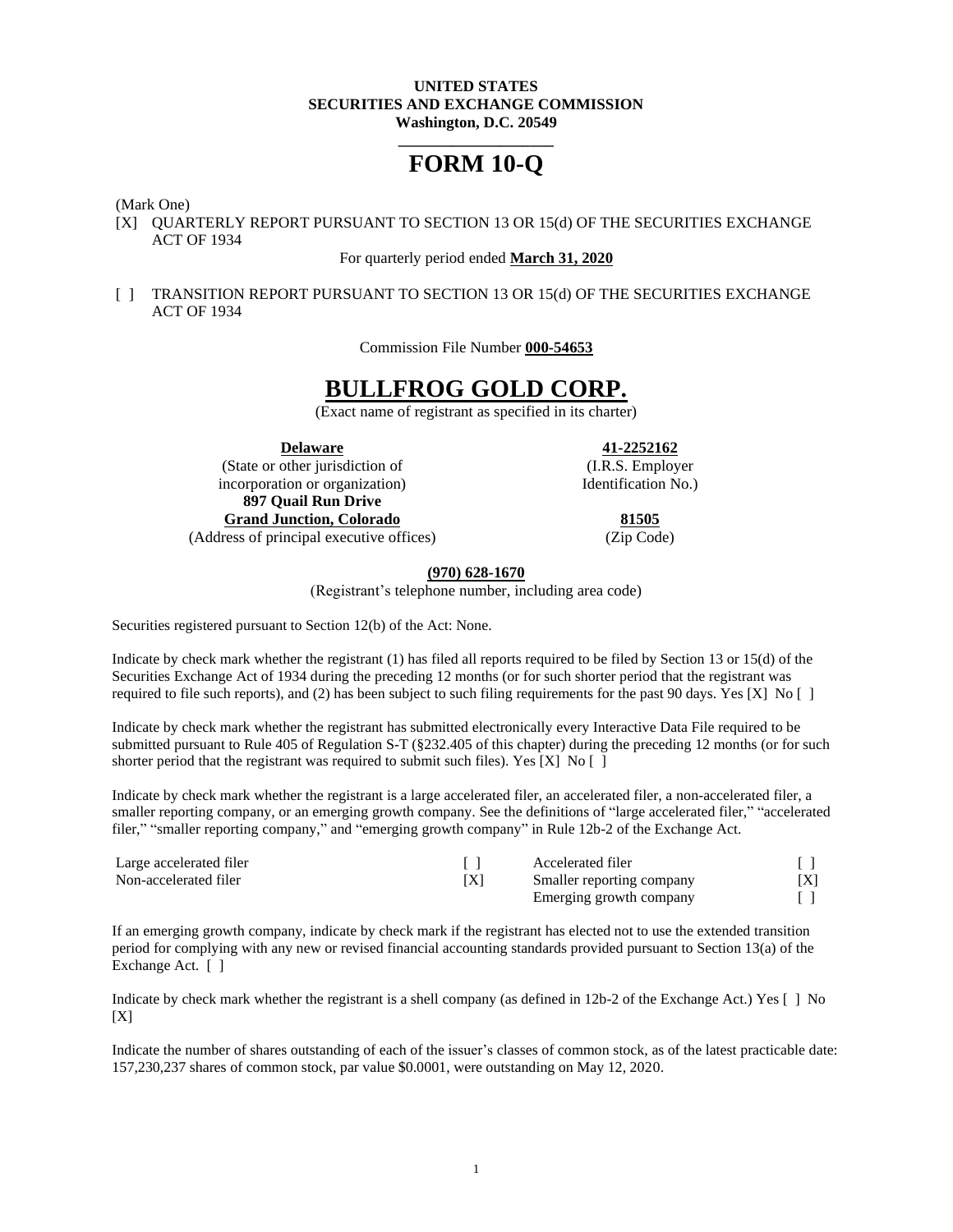# **BULLFROG GOLD CORP.**

# **TABLE OF CONTENTS TO FORM 10-Q**

| <b>PART I. FINANCIAL INFORMATION</b>                                                                            | 3  |
|-----------------------------------------------------------------------------------------------------------------|----|
| <b>ITEM 1 - CONSOLIDATED FINANCIAL STATEMENTS (UNAUDITED)</b>                                                   | 3  |
| <b>ITEM 2 - MANAGEMENT'S DISCUSSION AND ANALYSIS OF FINANCIAL</b><br><b>CONDITION AND RESULTS OF OPERATIONS</b> | 16 |
| <u>ITEM 3 - QUANTITATIVE AND QUALITATIVE DISCLOSURES AND MARKET RISK</u>                                        | 24 |
| <b>ITEM 4 - CONTROLS AND PROCEDURES</b>                                                                         | 24 |
| <b>PART II. OTHER INFORMATION</b>                                                                               | 25 |
| <b>ITEM 1 - LEGAL PROCEEDINGS</b>                                                                               | 25 |
| <b>ITEM 1A - RISK FACTORS</b>                                                                                   | 25 |
| <b>ITEM 2 - UNREGISTERED SALES OF EQUITY SECURITIES AND USE OF PROCEEDS</b>                                     | 25 |
| <b>ITEM 3 - DEFAULTS UPON SENIOR SECURITIES</b>                                                                 | 25 |
| <b>ITEM 4 - MINE SAFETY DISCLOSURES</b>                                                                         | 25 |
| <b>ITEM 5 - OTHER INFORMATION</b>                                                                               | 25 |
| <b>ITEM 6 - EXHIBITS</b>                                                                                        | 25 |
| <b>SIGNATURE</b>                                                                                                | 26 |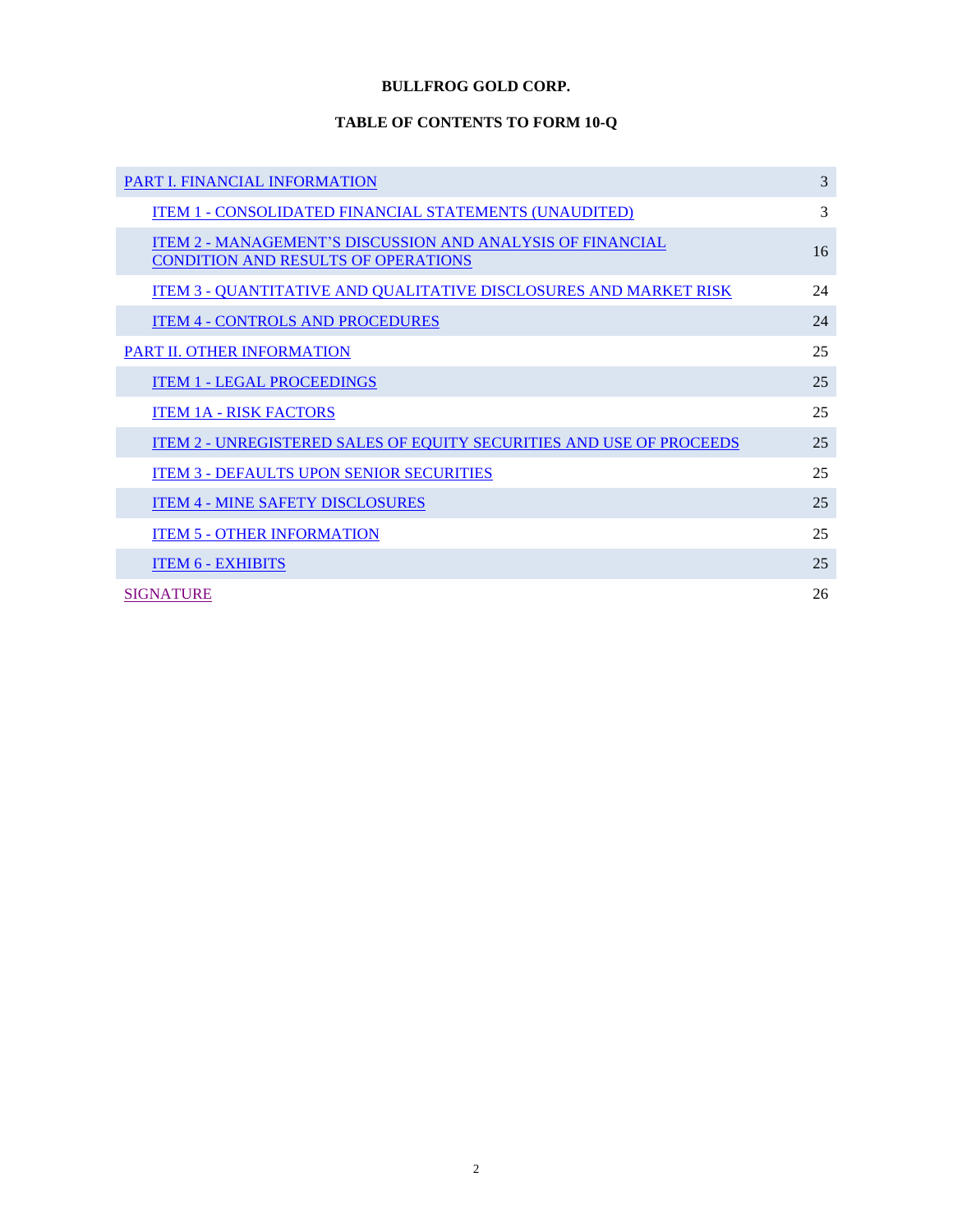## **PART I. FINANCIAL INFORMATION**

# <span id="page-2-1"></span><span id="page-2-0"></span>**ITEM 1 - CONSOLIDATED FINANCIAL STATEMENTS (UNAUDITED)**

#### **BULLFROG GOLD CORP. CONSOLIDATED BALANCE SHEETS MARCH 31, 2020 AND DECEMBER 31, 2019** (unaudited)

|                                                                          | 3/31/20        | 12/31/19       |
|--------------------------------------------------------------------------|----------------|----------------|
| <b>Assets</b>                                                            |                |                |
| <b>Current assets</b>                                                    |                |                |
| Cash                                                                     | \$1,255,130    | \$44,595       |
| Prepaids                                                                 | 28,805         | 26,042         |
| Deposits                                                                 | 116,783        | 116,783        |
| Total current assets                                                     | 1,400,718      | 187,420        |
| Other assets                                                             |                |                |
| Mineral properties                                                       | 210,425        | 210,425        |
| Total assets                                                             | \$1,611,143    | \$397,845      |
| <b>Liabilities and Stockholders' Equity (Deficit)</b>                    |                |                |
| Current liabilities                                                      |                |                |
| Accounts payable                                                         | \$23,261       | \$21,308       |
| Related party payable                                                    | 637,292        | 635,775        |
| Total current liabilities                                                | 660,553        | 657,083        |
|                                                                          |                |                |
| Long term liabilities                                                    |                |                |
| Warrant liability                                                        | 269,519        | $\theta$       |
|                                                                          |                |                |
| <b>Total liabilities</b>                                                 | 930,072        | 657,083        |
| Stockholders' deficit                                                    |                |                |
| Preferred stock, 250,000,000 shares authorized, 200,000,000              |                |                |
| undesignated, zero issued and outstanding, \$.0001 par value             | $\overline{0}$ | $\overline{0}$ |
| Preferred stock series A, 5,000,000 shares designated and                |                |                |
| authorized, \$.0001 par value; zero issued and outstanding               |                |                |
| as of 3/31/20 and 12/31/19                                               | $\mathbf{0}$   | $\overline{0}$ |
| Preferred stock series B, 45,000,000 shares designated and               |                |                |
| authorized, \$.0001 par value; 20,229,166 issued and outstanding         |                |                |
| as of $3/31/20$ and $25,520,833$ issued and outstanding as of $12/31/19$ | 2,023          | 2,552          |
| Common stock, 750,000,000 shares authorized, \$.0001 par value           |                |                |
| 157,230,237 share issued and outstanding as of 03/31/20 and              |                |                |
| 136,553,955 shares issued and outstanding as of 12/31/19                 | 15,723         | 13,655         |
| Additional paid in capital                                               | 12,404,684     | 11,390,844     |
| Accumulated deficit                                                      | (11,741,359)   | (11,666,289)   |
| Total stockholders' deficit                                              | 681,071        | (259, 238)     |
| Total liabilities and stockholders' deficit                              | \$1,611,143    | \$397,845      |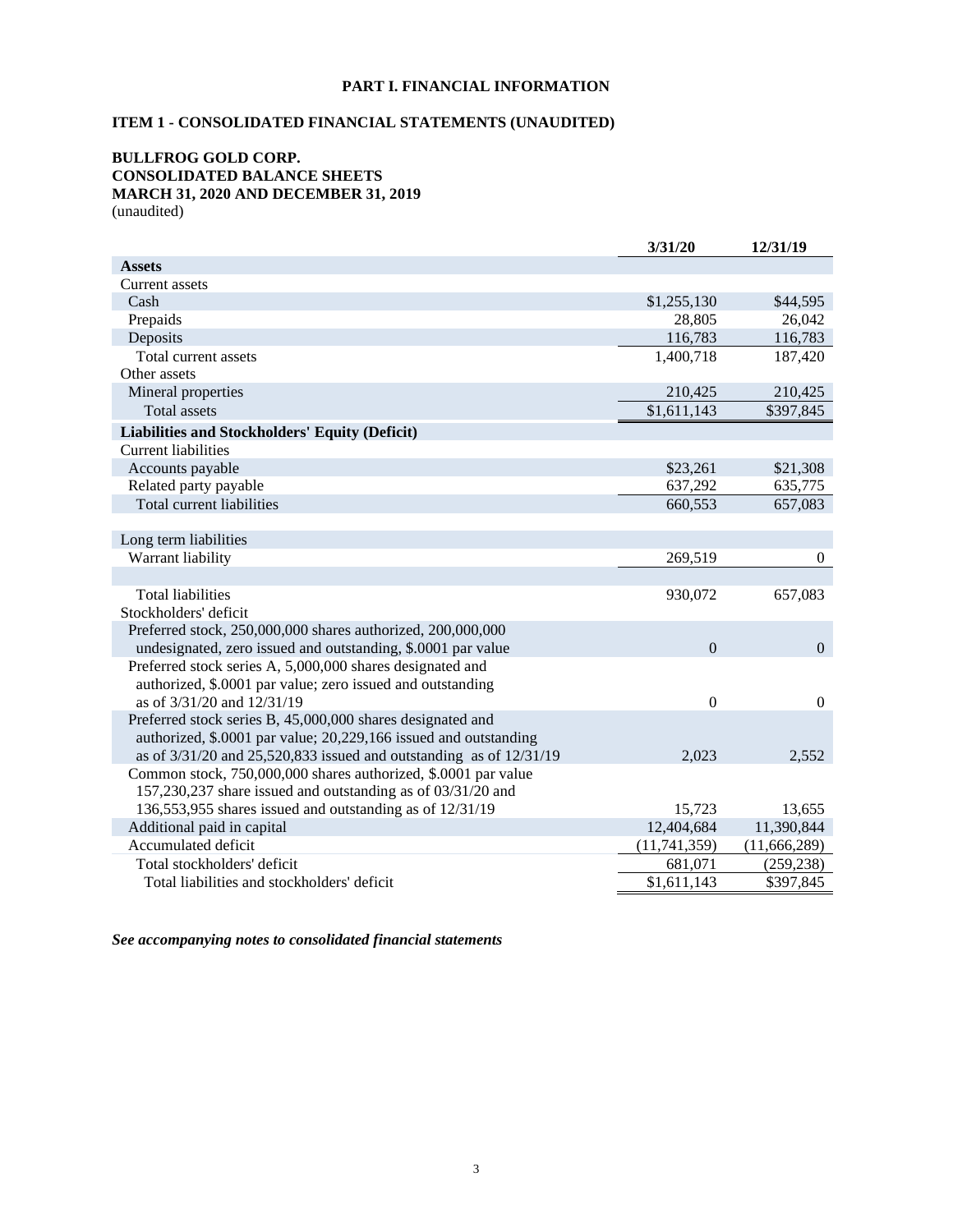# **BULLFROG GOLD CORP. CONSOLIDATED STATEMENTS OF OPERATIONS FOR THE THREE MONTHS ENDED MARCH 31, 2020 AND 2019**

(unaudited)

|                                                                | <b>Three Months Ended</b> |             |
|----------------------------------------------------------------|---------------------------|-------------|
|                                                                | 3/31/20                   | 3/31/19     |
| Revenue                                                        | \$0                       | \$0         |
| Operating expenses                                             |                           |             |
| General and administrative                                     | 183,808                   | 317,231     |
| Exploration, evaluation and project expense                    | 43,689                    | 45,691      |
| Total operating expenses                                       | 227,497                   | 362,922     |
| Net operating loss                                             | (227, 497)                | (362, 922)  |
| Interest expense                                               | (19,064)                  | (17,242)    |
| Revaluation of warrant liability                               | 171,491                   |             |
| Net loss                                                       | \$(75,070)                | \$(380,164) |
| Weighted average common shares outstanding - basic and diluted | 151,424,059               | 113,198,118 |
| Loss per common share - basic and diluted                      | \$0.00                    | \$0.00      |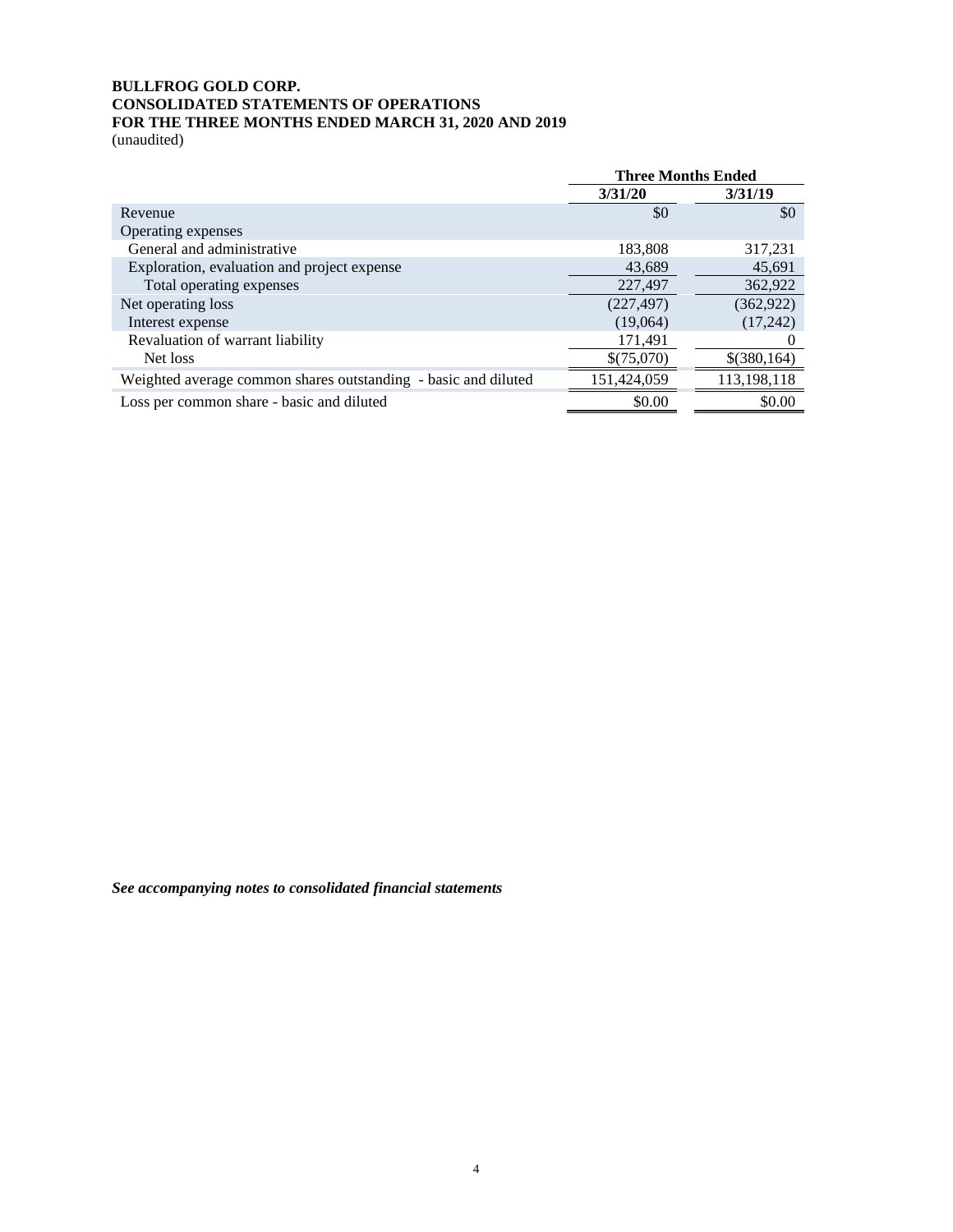## **BULLFROG GOLD CORP. CONSOLIDATED STATEMENTS OF STOCKHOLDERS' EQUITY (DEFICIT) FOR THE THREE MONTHS ENDED MARCH 31, 2020 AND 2019**

(unaudited)

|                                                |                                                                    |                           |                                                          |                        |                                         | <b>Deficit</b>                                                         |                                                             |
|------------------------------------------------|--------------------------------------------------------------------|---------------------------|----------------------------------------------------------|------------------------|-----------------------------------------|------------------------------------------------------------------------|-------------------------------------------------------------|
|                                                | <b>Preferred</b><br><b>Stock</b><br><b>Shares</b><br><b>Issued</b> | <b>Preferred</b><br>Stock | Common<br><b>Stock</b><br><b>Shares</b><br><b>Issued</b> | Common<br><b>Stock</b> | <b>Additional</b><br>Paid In<br>Capital | <b>Accumulated</b><br>During the<br><b>Exploration</b><br><b>Stage</b> | <b>Total</b><br>Stockholders'<br><b>Equity</b><br>(Deficit) |
| December 31, 2018                              | 30,187,500                                                         | \$3,018                   | 104, 107, 096                                            | \$10,411               | \$9,589,037                             | \$(10,070,364)                                                         | \$(467,898)                                                 |
| Stock-based compensation,<br>March 2019        |                                                                    |                           | 900,000                                                  | 90                     | 80,910                                  |                                                                        | 81,000                                                      |
| Private placement issued,<br>February 2019     |                                                                    |                           | 16,700,000                                               | 1,670                  | 833,330                                 |                                                                        | 835,000                                                     |
| Private placement issued,<br>March 2019        |                                                                    |                           | 5,848,000                                                | 584                    | 291,816                                 |                                                                        | 292,400                                                     |
| Net loss                                       |                                                                    |                           |                                                          |                        |                                         | (380, 164)                                                             | (380, 164)                                                  |
| March 31, 2019                                 | 30,187,500                                                         | \$3,018                   | 127,555,096                                              | \$12,755               | \$10,795,093                            | \$(10, 450, 528)                                                       | \$360,338                                                   |
| December 31, 2019                              | 25,520,833                                                         | \$2,552                   | 136,553,955                                              | \$13,655               | \$11,390,844                            | \$(11,666,289)                                                         | \$(259,238)                                                 |
| Private placement issued,<br>January 2020      |                                                                    |                           | 15,384,615                                               | 1,539                  | 1,418,151                               |                                                                        | 1,419,690                                                   |
| Warrant liability,<br>January 2020             |                                                                    |                           |                                                          |                        | (441, 010)                              |                                                                        | (441, 010)                                                  |
| Conversion of preferred stock,<br>January 2020 | (1,000,000)                                                        | (100)                     | 1,000,000                                                | 100                    |                                         |                                                                        |                                                             |
| Stock options issued,<br>January 2020          |                                                                    |                           |                                                          |                        | 36,699                                  |                                                                        | 36,699                                                      |
| Conversion of preferred stock,                 |                                                                    |                           |                                                          |                        |                                         |                                                                        |                                                             |
| February 2020                                  | (4,291,667)                                                        | (429)                     | 4,291,667                                                | 429                    |                                         |                                                                        |                                                             |
| Net loss                                       |                                                                    |                           |                                                          |                        |                                         | (75,070)                                                               | (75,070)                                                    |
| March 31, 2020                                 | 20,229,166                                                         | \$2,023                   | 157,230,237                                              | \$15,723               | \$12,404,684                            | \$(11,741,359)                                                         | \$681,071                                                   |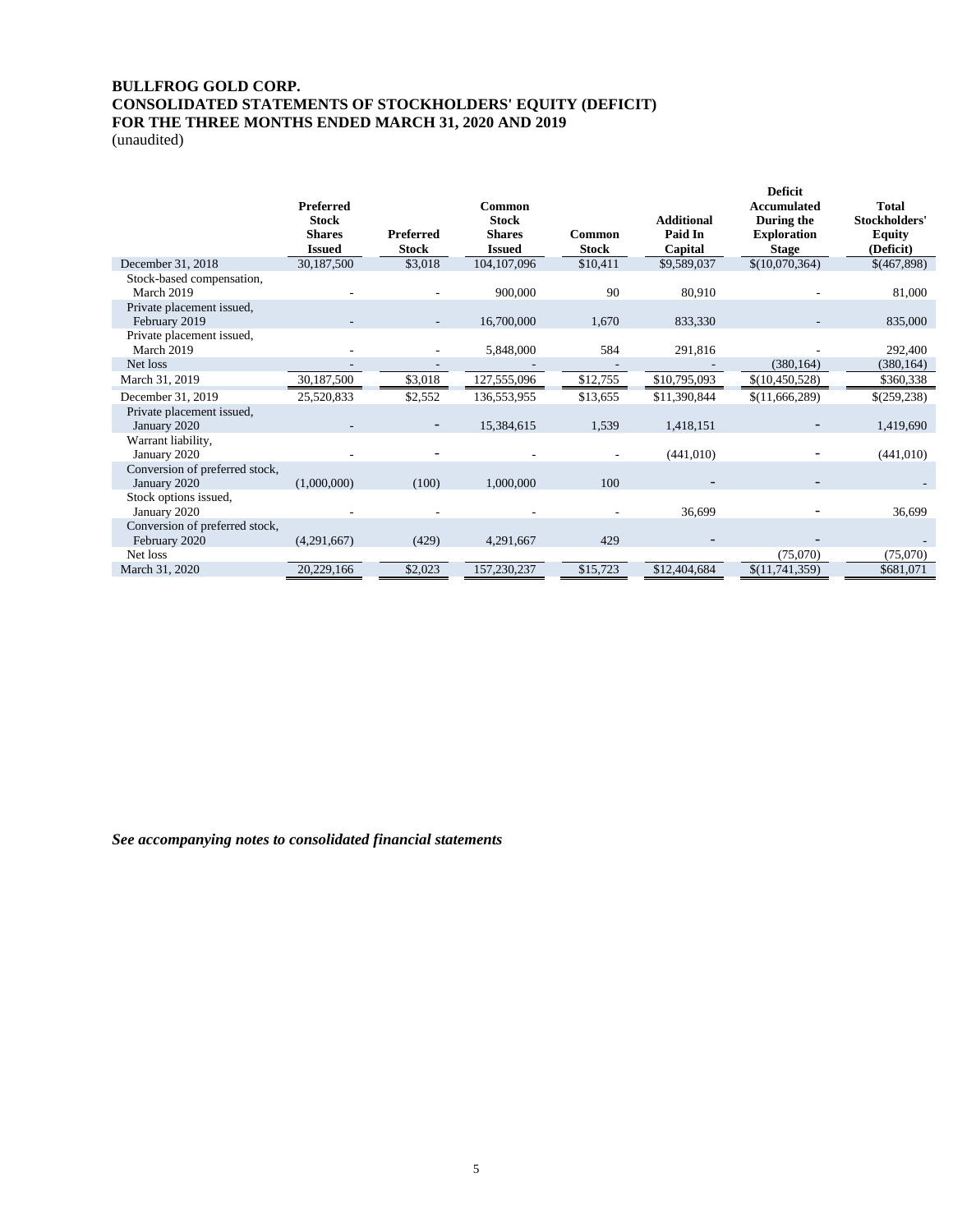# **BULLFROG GOLD CORP. CONSOLIDATED STATEMENTS OF CASH FLOWS FOR THE THREE MONTHS ENDED MARCH 31, 2020 AND 2019**

(unaudited)

|                                                                            | <b>Three Months Ended</b> |             |
|----------------------------------------------------------------------------|---------------------------|-------------|
|                                                                            | 3/31/20                   | 3/31/19     |
| Cash flows from operating activities                                       |                           |             |
| Net loss                                                                   | \$(75,070)                | \$(380,164) |
| Adjustments to reconcile net loss to net cash used in operating activities |                           |             |
| Revaluation of warrant liability                                           | (171, 491)                | $\Omega$    |
| Stock/options issued for services                                          | 36,699                    | 81,000      |
| Change in operating assets and liabilities:                                |                           |             |
| Deposits                                                                   | (2,763)                   | $\Omega$    |
| Other assets                                                               | $\theta$                  | (90,000)    |
| Accounts payable                                                           | 1,953                     | (165)       |
| Related party payable                                                      | 1,517                     | 2,550       |
| Net cash used in operating activities                                      | (209, 155)                | (386,779)   |
| Cash flows from financing activities                                       |                           |             |
| Proceeds from private placement of stock                                   | 1,419,690                 | 432,400     |
| Net decrease in cash                                                       | 1,210,535                 | 45,621      |
| Cash, beginning of period                                                  | 44,595                    | 620,949     |
| Cash, end of period                                                        | \$1,255,130               | \$666,570   |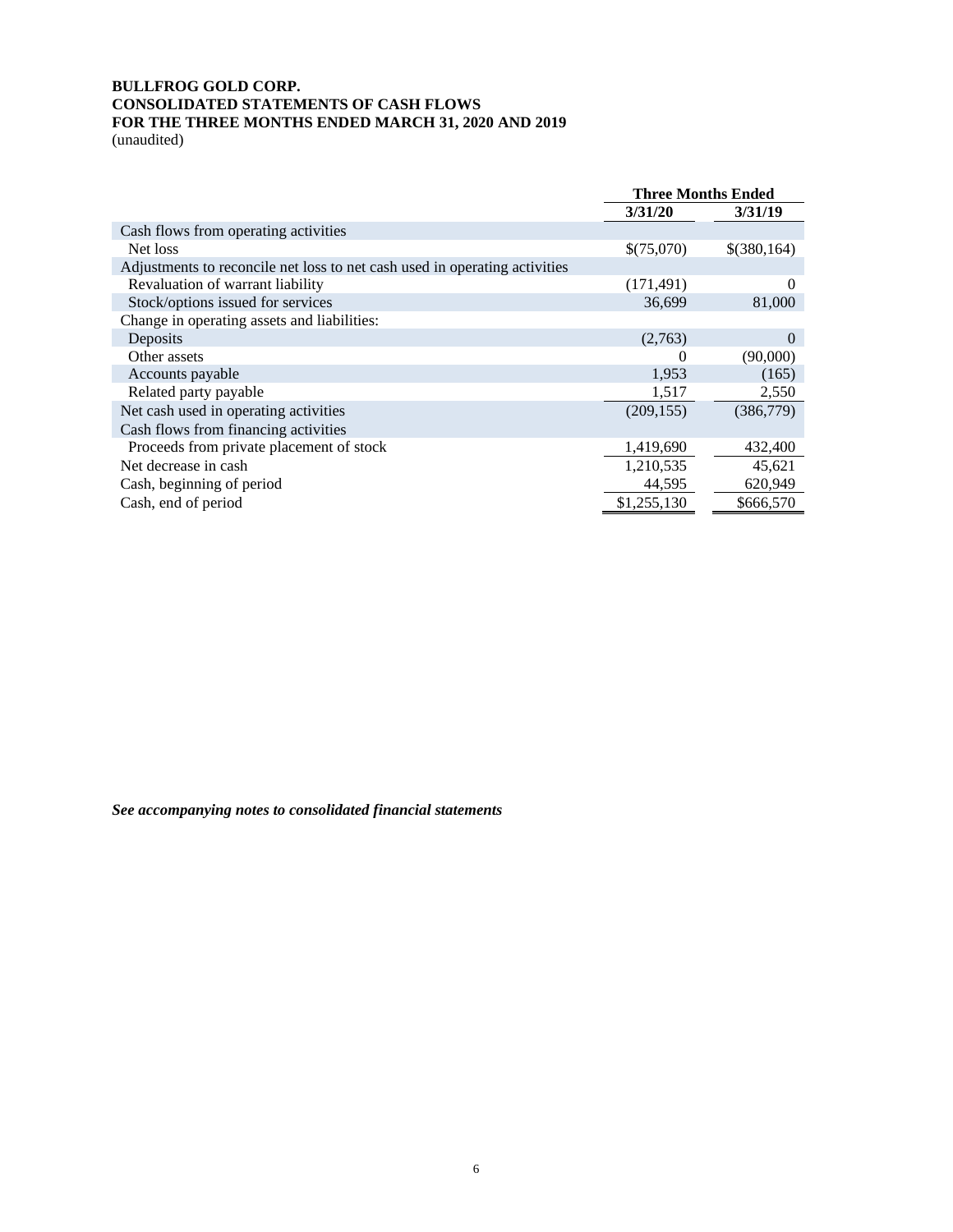# **BULLFROG GOLD CORP. NOTES TO CONSOLIDATED FINANCIAL STATEMENTS**

#### (unaudited)

#### **NOTE 1 - NATURE OF BUSINESS AND SUMMARY OF SIGNIFICANT ACCOUNTING POLICIES**

#### **Nature of Business**

Bullfrog Gold Corp. (the "Company") is a junior exploration company engaged in the acquisition and exploration of properties that may contain gold, silver and other metals in the United States. The Company's target properties are those that have been the subject of historical exploration. The Company owns, controls or has acquired mineral rights on Federal patented and unpatented mining claims in the state of Nevada for the purpose of exploration and potential development of gold, silver and other metals on a total of approximately 5,250 acres. The Company plans to review opportunities and acquire additional mineral properties with current or historic precious and base metal mineralization with meaningful exploration potential.

The Company's properties do not have any reserves. The Company plans to conduct exploration programs on these properties with the objective of ascertaining whether any of its properties contain economic concentrations of precious and base metals that are prospective for mining.

In March 2020 the World Health Organization declared coronavirus COVID-19 a global pandemic. This contagious disease outbreak, which has continued to spread, and any related adverse public health developments, has adversely affected workforces, economies, and financial markets globally, potentially leading to an economic downturn. It is not possible for the Company to predict the duration or magnitude of the adverse results of the outbreak and its effects on the Company's business or ability to raise funds.

#### **Basis of Presentation**

The consolidated unaudited financial statements included in this Form 10-Q have been prepared in accordance with generally accepted accounting principles in the United States of America for interim financial information and with the instructions to Form 10-Q. Accordingly, these financial statements do not include all the disclosures required by U.S. generally accepted accounting principles for complete financial statements. These consolidated unaudited interim financial statements should be read in conjunction with the audited financial statements for the fiscal year ended December 31, 2018 in our Annual Report on Form 10-K. The financial information furnished herein reflects all adjustments consisting of normal, recurring adjustments which, in the opinion of management, are necessary for a fair presentation of our financial position, the results of operations and cash flows for the periods presented. Operating results for the three months ended March 31, 2020 are not necessarily indicative of results for future quarters or periods in the fiscal year ending December 31, 2020.

#### **Principles of Consolidation**

The consolidated financial statements include the accounts of Bullfrog Gold Corp. and its wholly owned subsidiaries, Standard Gold Corp. ("Standard Gold") a Nevada corporation and Rocky Mountain Minerals Corp. ("Rocky Mountain Minerals" or "RMM") a Nevada corporation. All significant inter-entity balances and transactions have been eliminated in consolidation.

## **Going Concern and Management's Plans**

The Company has incurred losses from operations since inception and has an accumulated deficit of approximately \$11,741,000 as of March 31, 2020. The Company's consolidated financial statements have been prepared on the basis that it is a going concern, which contemplates the realization of assets and the satisfaction of liabilities in the normal course of business. The Company's continuation as a going concern is dependent upon attaining profitable operations which will require generating revenue. This raises substantial doubt about the Company's ability to continue as a going concern within one year from the issuance of these consolidated financial statements.

The Company has not generated any revenues since its inception and does not expect to generate any revenues in 2020. Should we be unable to continue as a going concern, we may be unable to realize the carrying value of our assets and to meet our obligations as they become due. To continue as a going concern, we will need to raise additional capital. However, we have no commitment from any party to provide additional capital and there is no assurance that such funding will be available when needed, or if available, that its terms will be favorable or acceptable to us.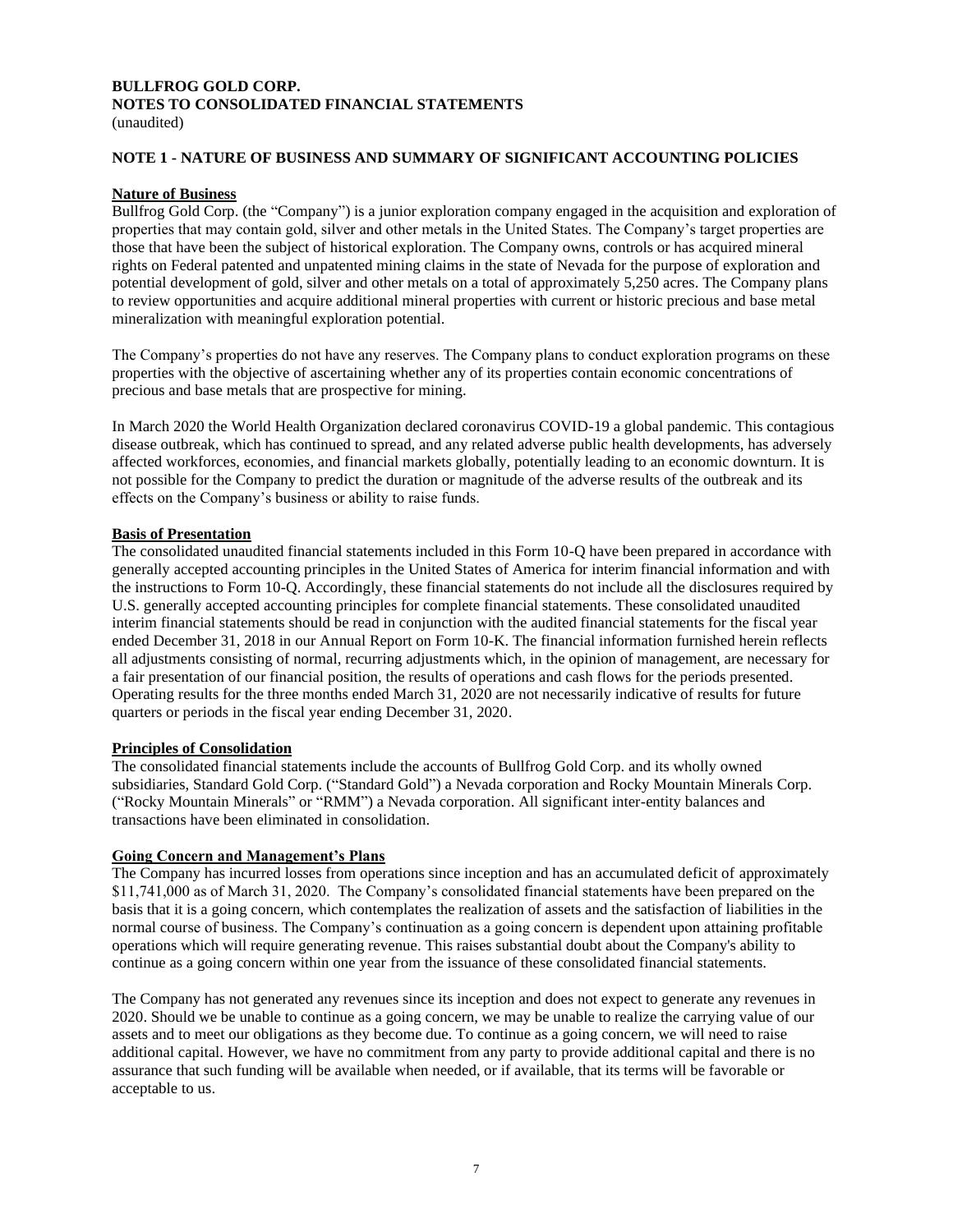## **Cash and Concentration**

The Company considers all highly liquid investments with a maturity of three months or less when acquired to be cash equivalents. The Company places its cash with a high credit quality financial institution. The Company's account at this institution is insured by the Federal Deposit Insurance Corporation up to \$250,000. At March 31, 2020, the Company's cash balance was approximately \$1,255,000. To reduce its risk associated with the failure of such financial institution, the Company will evaluate at least annually the rating of the financial institution in which it holds deposits.

## **Use of Estimates**

The preparation of financial statements in conformity with accounting principles generally accepted in the United States of America requires management to make estimates and assumptions that affect the reported amounts of assets and liabilities and disclosure of contingent assets and liabilities at the date of the financial statements and the reported amounts of revenues and expenses during the reporting period. Actual results could differ from those estimates.

## **Mineral Property Acquisition and Exploration Costs**

Mineral property exploration costs are expensed as incurred until economic reserves are quantified. To date, the Company has not established any proven or probable reserves on its mineral properties. Costs of lease, exploration, carrying and retaining unproven mineral lease properties are expensed as incurred. The Company has chosen to expense all mineral exploration costs as incurred given that it is still in the exploration stage. Once the Company has identified proven and probable reserves in its investigation of its properties and upon development of a plan for operating a mine, it would enter the development stage and capitalize future costs until production is established. When a property reaches the production stage, the related capitalized costs will be amortized over the estimated life of the probable-proven reserves. When the Company has capitalized mineral properties, these properties will be periodically assessed for impairment of value and any diminution in value. To date, the Company has not established the commercial feasibility of any exploration prospects; therefore, all exploration costs are being expensed. Costs of property acquisitions are being capitalized.

## **Fair Value of Financial Instruments**

Fair value is defined as the exchange price that would be received for an asset or paid to transfer a liability (an exit price) in the principal or most advantageous market for the asset or liability in an orderly transaction between market participants on the measurement date. There are three levels of inputs that may be used to measure fair value:

Level 1 - Valuation based on quoted market prices in active markets for identical assets and liabilities.

Level 2 - Valuation based on quoted market prices for similar assets and liabilities in active markets.

Level 3 - Valuation based on unobservable inputs that are supported by little or no market activity, therefore requiring management's best estimate of what market participants would use as fair value.

## **Income Taxes**

Income taxes are accounted for under the asset and liability method in accordance with ASC 740, "Income Taxes". Deferred tax assets and liabilities are recognized for the future tax consequences attributable to differences between the financial carrying amounts of existing assets and liabilities and their respective tax bases as well as operating loss and tax credit carry forwards. Deferred tax assets and liabilities are measured using enacted tax rates expected to apply to taxable income in the periods in which those temporary differences are expected to be recovered or settled. The effect on deferred tax assets and liabilities of a change in tax rates is recognized in income in the period that includes the enactment date. Deferred tax assets are reduced by a valuation allowance to the extent that the recoverability of the asset is unlikely to be recognized.

The Company reports a liability, if any, for unrecognized tax benefits resulting from uncertain tax positions taken, or expected to be taken, in an income tax return. The Company has elected to classify interest and penalties related to unrecognized income tax benefits, if and when required, as part of income tax expense in the statement of operations. No liability has been recorded for uncertain income tax positions, or related interest or penalties as of March 31, 2020 and December 31, 2019. The periods ended December 31, 2019, 2018, 2017 and 2016 are open to examination by taxing authorities.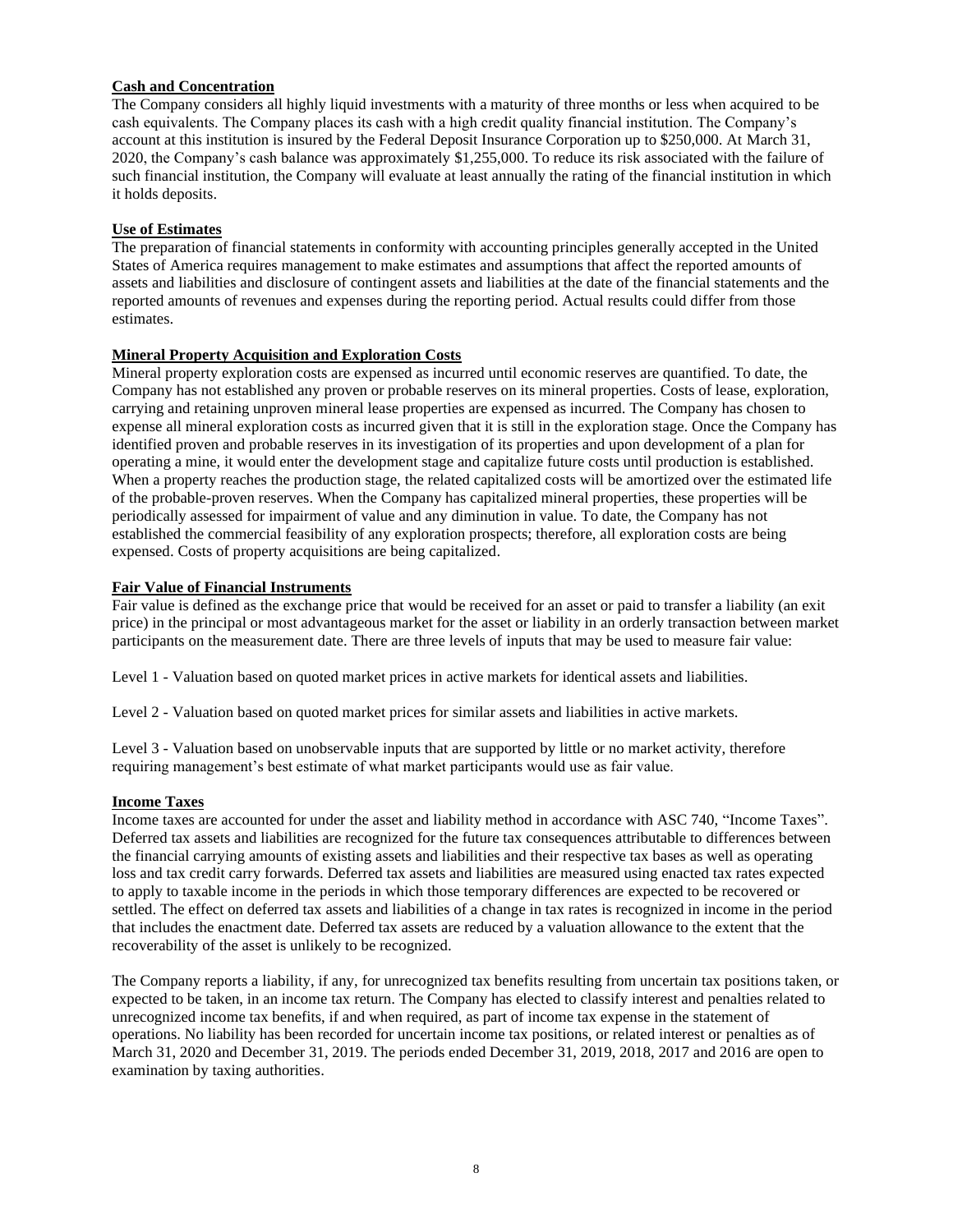## **Long Lived Assets**

The Company assesses the impairment of long-lived assets whenever events or changes in circumstances indicate that the carrying value may not be recoverable. When the Company determines that the carrying value of long-lived assets may not be recoverable based upon the existence of one or more indicators of impairment and the carrying value of the asset cannot be recovered from projected undiscounted cash flows, the Company records an impairment charge. The Company measures any impairment based on a projected discounted cash flow method using a discount rate determined by management to be commensurate with the risk inherent in the current business model. Significant management judgment is required in determining whether an indicator of impairment exists and in projecting cash flows.

#### **Preferred Stock**

The Company accounts for its preferred stock under the provisions of the ASC on Distinguishing Liabilities from Equity, which sets forth the standards for how an issuer classifies and measures certain financial instruments with characteristics of both liabilities and equity. This standard requires an issuer to classify a financial instrument that is within the scope of the standard as a liability if such financial instrument embodies an unconditional obligation to redeem the instrument at a specified date and/or upon an event certain to occur. The Company has determined that its preferred stock does not meet the criteria requiring liability classification as its obligation to redeem these instruments is not based on an event certain to occur. Future changes in the certainty of the Company's obligation to redeem these instruments could result in a change in classification.

#### **Stock-Based Compensation**

Stock-based compensation is accounted for based on the requirements of the Share-Based Payment Topic of ASC 718 which requires recognition in the consolidated financial statements of the cost of employee and director services received in exchange for an award of equity instruments over the period the employee or director is required to perform the services in exchange for the award (presumptively, the vesting period). This ASC also requires measurement of the cost of employee and director services received in exchange for an award based on the grantdate fair value of the award.

The estimated fair value of each stock option as of the date of grant was calculated using the Black-Scholes pricing model. The Company estimates the volatility of its common stock at the date of grant based on Company stock price history. The Company determines the expected life based on the simplified method given that its own historical share option exercise experience does not provide a reasonable basis for estimating expected term. The Company uses the risk-free interest rate on the implied yield currently available on U.S. Treasury issues with an equivalent remaining term approximately equal to the expected life of the award. The Company has never paid any cash dividends on its common stock and does not anticipate paying any cash dividends in the foreseeable future. The shares of common stock subject to the stock-based compensation plan shall consist of unissued shares, treasury shares or previously issued shares held by any subsidiary of the Company, and such number of shares of common stock are reserved for such purpose.

#### **Derivative Financial Instruments**

The Company accounts for derivative instruments in accordance with Financial Accounting Standards Board ("FASB") ASC 815, Derivatives and Hedging ("ASC 815"), which requires additional disclosures about the Company's objectives and strategies for using derivative instruments, how the derivative instruments and related hedged items are accounted for, and how the derivative instruments and related hedging items affect the financial statements. The Company does not use derivative instruments to hedge exposures to cash flow, market or foreign currency risk. Terms of convertible debt and equity instruments are reviewed to determine whether or not they contain embedded derivative instruments that are required under ASC 815 to be accounted for separately from the host contract, and recorded on the balance sheet at fair value. The fair value of derivative liabilities, if any, is required to be revalued at each reporting date, with corresponding changes in fair value recorded in current period operating results. Pursuant to ASC 815, an evaluation of specifically identified conditions is made to determine whether the fair value of warrants issued is required to be classified as equity or as a derivative liability.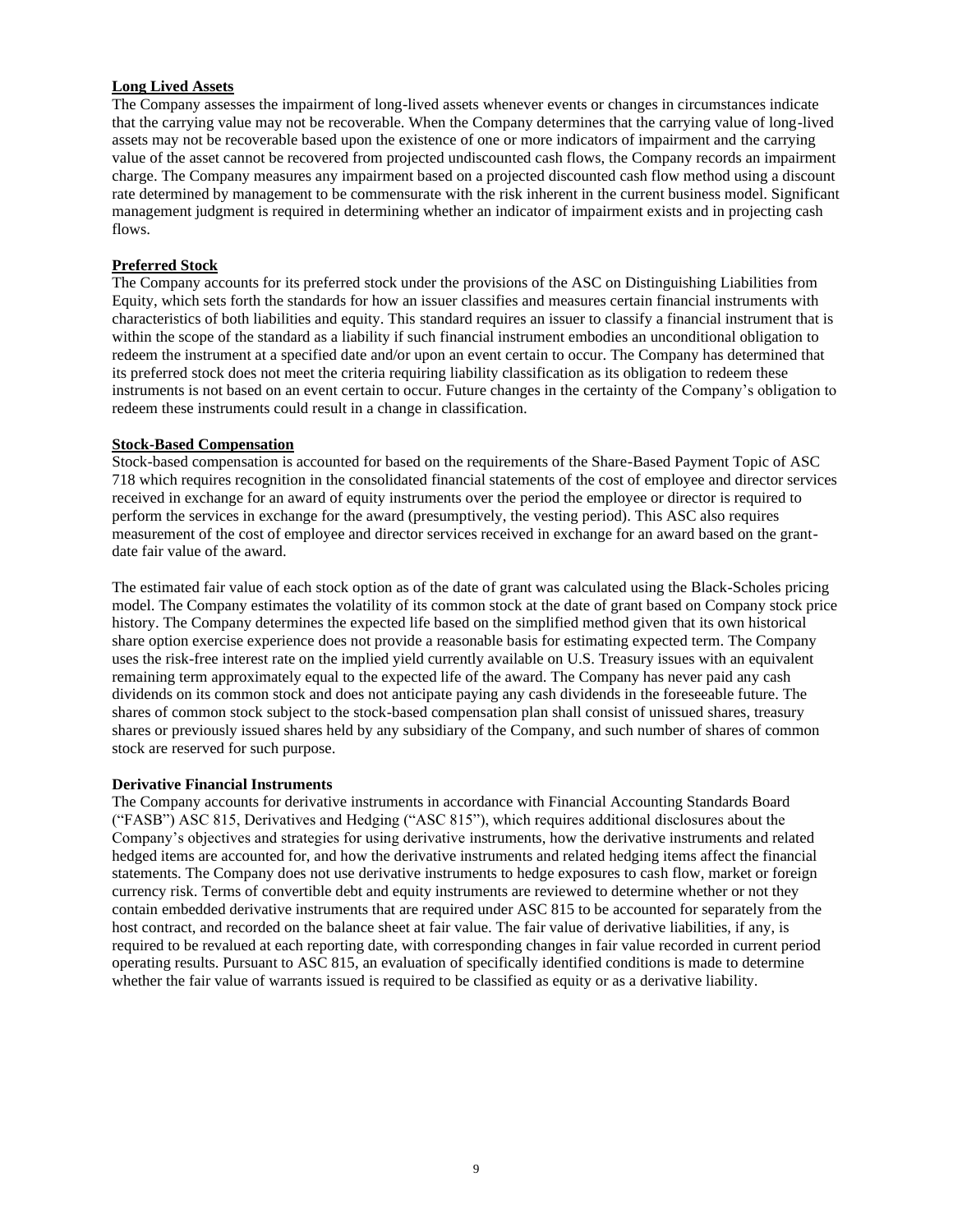### **Net Loss per Common Share**

The Company incurred net losses during the three months ended March 31, 2020 and 2019. As such, the Company excluded the following from computation as the effect would be anti-dilutive:

|                 | 3/31/20    | 3/31/19    |
|-----------------|------------|------------|
| Stock options   | 9.850,000  | 9.500,000  |
| <b>Warrants</b> | 30.081.058 | 21,474,000 |
| Preferred stock | 20.229.166 | 25,520,833 |

#### **Risks and Uncertainties**

Since our formation, we have not generated any revenues. As an early stage company, we are subject to all the risks inherent in the initial organization, financing, expenditures, complications and delays inherent in a new business. Our business is dependent upon the implementation of our business plan. There can be no assurance that our efforts will be successful or that we will ultimately be able to generate revenue or attain profitability.

Natural resource exploration, and exploring for gold, is a business that by its nature is very speculative. There is a strong possibility that we will not discover gold or any other mineralization which can be mined or extracted at a profit. Even if we do discover gold or other deposits, the deposit may not be of the quality or size necessary for us or a potential purchaser of the property to make a profit from mining it. Few properties that are explored are ultimately developed into producing mines. Unusual or unexpected geological formations, geological formation pressures, fires, power outages, labor disruptions, flooding, explosions, cave-ins, landslides and the inability to obtain suitable or adequate machinery, equipment or labor are just some of the many risks involved in mineral exploration programs and the subsequent development of gold deposits.

Our business is exploring for gold and other minerals. In the event that we discover commercially exploitable gold or other deposits, we will not be able to generate any revenue from such discoveries unless the gold or other minerals are actually mined, or we sell all or a part of our interest. Accordingly, we will need to find some other entity to mine our properties on our behalf, mine them ourselves or sell our rights to mine to third parties.

Mining operations in the United States are subject to many different federal, state and local laws and regulations, including stringent environmental, health and safety laws. In the event we assume any operational responsibility for mining our properties, we may be unable to comply with current or future laws and regulations, which can change at any time. Changes to these laws may adversely affect any of our potential mining operations. Moreover, compliance with such laws may cause substantial delays and require capital outlays greater than those we anticipate, adversely affecting any potential mining operations. Our future mining operations, if any, may also be subject to liability for pollution or other environmental damage. We may choose to not be insured against this risk because of high insurance costs or other reasons.

## **Recent Accounting Pronouncements**

There are several new accounting pronouncements issued by the FASB which are not yet effective. Management does not believe any of these accounting pronouncements will be applicable and therefore will not have a material impact on the Company's financial position or operating results.

## **NOTE 2 - STOCKHOLDER'S EQUITY**

#### **Recent Sales of Unregistered Securities**

On February 12, 2019 and March 27, 2019, the Company sold an aggregate of 16,700,000 Units and 5,848,000 Units, respectively, for gross proceeds to the Company of \$835,000 (\$695,000 of which was received in 2018 and included in liabilities on the consolidated balance sheet) and \$292,400, respectively to accredited investors pursuant to a subscription agreement. Each Unit was sold for a purchase price of \$0.05 per Unit and consisted of: (i) one share of the Company's common stock and (ii) a two-year warrant to purchase 50% of the number of shares of common stock purchased at an exercise price of \$0.10 per share. The warrants were evaluated for purposes of classification between liability and equity. The warrants do not contain features that would require a liability classification and are therefore considered equity.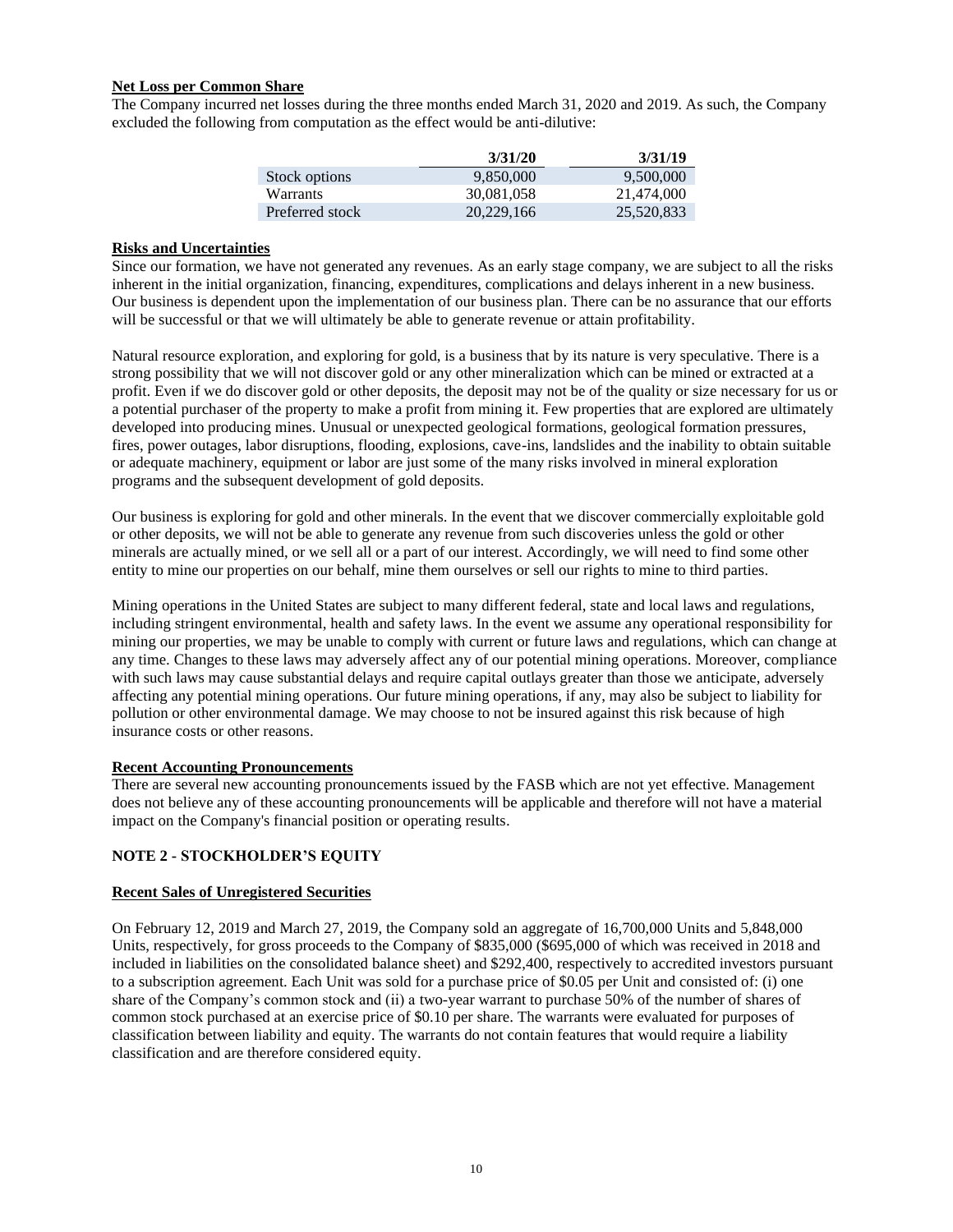The Black Scholes pricing model was used to estimate the fair value of \$415,019 of the warrants with the following inputs:

|                 |                       |         |                   | <b>Risk Free</b>     |                   |
|-----------------|-----------------------|---------|-------------------|----------------------|-------------------|
| <b>Warrants</b> | <b>Exercise Price</b> | Term    | <b>Volatility</b> | <b>Interest Rate</b> | <b>Fair Value</b> |
| 11.274.000      | \$0.10                | 2 years | 109.0%            | 2.5%                 | \$415,019         |

Using the fair value calculation, the relative fair value between the common stock and the warrants was calculated to determine the warrants' recorded equity amount of \$232,287 accounted for in additional paid in capital.

In March 2019, the Company issued 900,000 shares of common stock for consulting services performed in the three months ended March 31, 2019 valued at \$0.09 per share and an aggregate of \$81,000.

In April 2019, the Company issued 900,000 shares of common stock for consulting services performed in the three months ended June 30, 2019 valued at \$0.14 per share and an aggregate of \$126,000.

In August 2019, the Company issued 900,000 shares of common stock for consulting services performed in the three months ended September 30, 2019 valued at \$0.11 per share and an aggregate of \$99,000.

In October 2019, the Company issued 1,500,000 shares of common stock for executive and director services valued at \$0.17 per share, for an aggregate of \$255,000.

In October 2019, the Company issued 132,192 shares of common stock for consulting services performed valued at \$0.13 per share and an aggregate of \$17,185.

In November 2019, the Company issued 900,000 shares of common stock for consulting services performed in the three months ended December 31, 2019 valued at \$0.11 per share and an aggregate of \$99,000.

On January 16, 2020, the Company sold an aggregate of 15,384,615 Units for gross proceeds to the Company of CAD\$2,000,000 to accredited investors pursuant to a subscription agreement. Each Unit was sold for a purchase price of CAD\$0.13 per Unit and consisted of: (i) one share of the Company's common stock and (ii) a two-year warrant (the "2020 Warrants") to purchase 50% of the number of shares of common stock purchased at an exercise price of CAD\$0.20 per share. In addition, the Company paid a total of CAD\$118,918 for finder's fees on subscriptions under the Offering, together with 914,750 share purchase warrants (the "Finder Warrants"). Each Finder Warrant entitles the holder to acquire one share of common stock at an exercise price of CAD\$0.20 per share for a period of 24 months from the date of issuance.

The Finder Warrants were evaluated for purposes of classification between liability and equity. The warrants do not contain features that would require a liability classification and are therefore considered equity. The Black Scholes pricing model was calculated in US dollars to estimate the fair value of \$44,858 of the warrants with the following inputs:

|          |                       |         | <b>Risk Free</b> |                      |                   |
|----------|-----------------------|---------|------------------|----------------------|-------------------|
| Warrants | <b>Exercise Price</b> | Term    | Volatility       | <b>Interest Rate</b> | <b>Fair Value</b> |
| 914.750  | \$0.15                | 2 vears | 113.5%           | .6%                  | \$44,858          |

#### **Convertible Preferred Stock**

In August 2011, the Board of Directors designated 5,000,000 shares of Preferred Stock as Series A Preferred Stock. Each share of Series A Preferred Stock is convertible into one share of common stock at the option of the preferred holder. The Series A Preferred Stock is not entitled to receive dividends and does not possess redemption rights. The Company is prohibited from effecting the conversion of the Series A Preferred Stock to the extent that, as a result of the conversion, the holder of such shares would beneficially own more than 4.99% (or, if this limitation is waived by the holder upon no less than 61 days prior notice to us, 9.99%) in the aggregate of the issued and outstanding shares of our common stock. The holders of the Company's Series A Preferred Stock are also entitled to certain liquidation preferences upon the liquidation, dissolution or winding up of the business of the Company.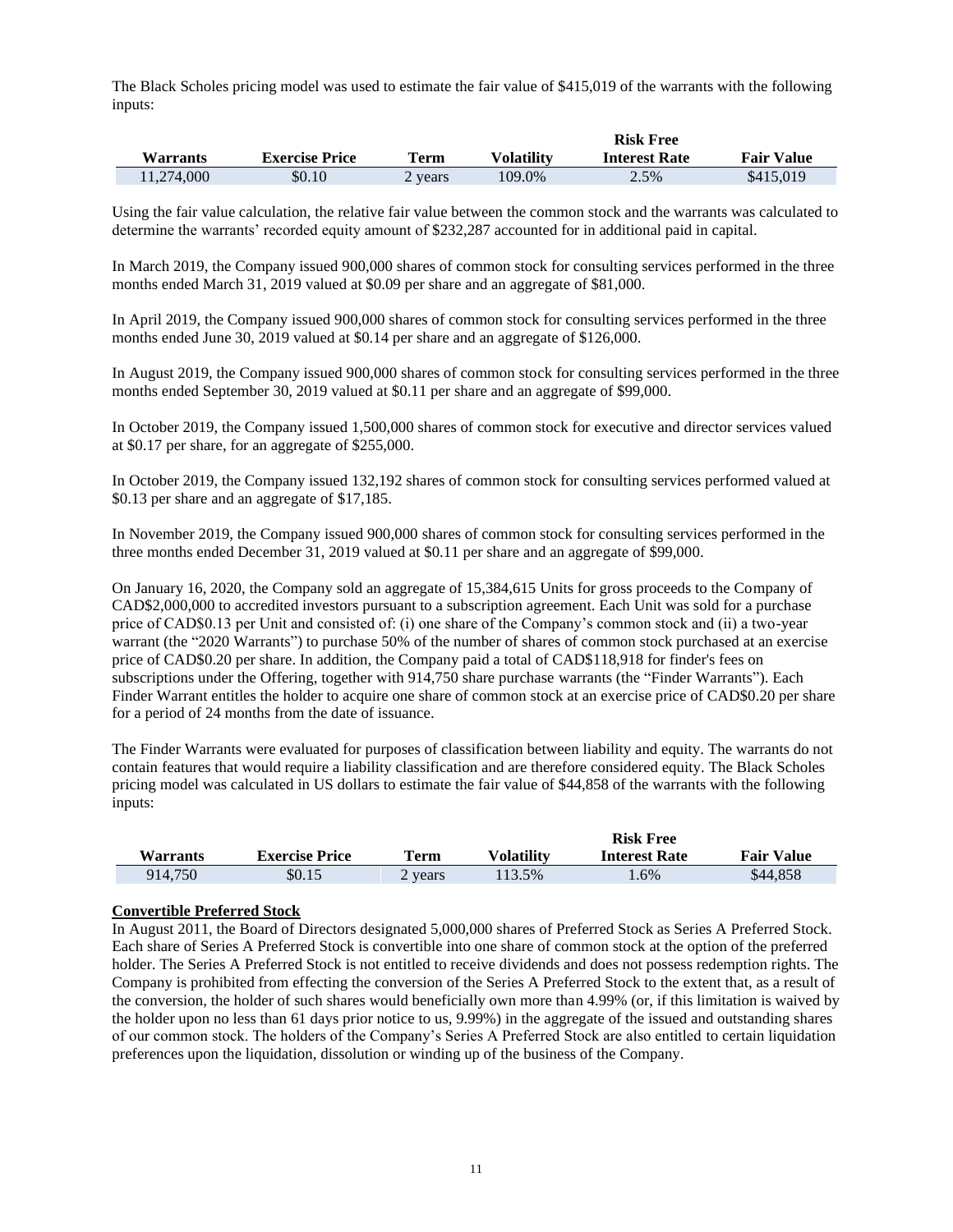In October 2012, the Board of Directors designated 5,000,000 shares of Preferred Stock as Series B Preferred Stock. In July 2016, the Board of Directors increased the total Series B Preferred Stock designated to 45,000,000. Each share of Series B Preferred Stock is convertible into one share of common stock at the option of the preferred holder. The Series B Preferred Stock is not entitled to receive dividends and does not possess redemption rights. The Company is prohibited from effecting the conversion of the Series B Preferred Stock to the extent that, as a result of the conversion, the holder of such shares would beneficially own more than 4.99% (or, if this limitation is waived by the holder upon no less than 61 days prior notice to us, 9.99%) in the aggregate of the issued and outstanding shares of our common stock. For a period of 24 months from the issue date, the holder of Series B Preferred Stock is entitled to price protection as determined in the subscription agreement. The Company has evaluated this embedded lower price issuance feature in accordance with ASC 815 and determined that is clearly and closely related to the host contract and is therefore accounted for as an equity instrument.

As of March 31, 2020, the Company had outstanding 20,229,166 shares of Series B Preferred Stock.

## **Common Stock Options**

There were a total of 350,000 options granted in January 2020 to Tyler Minnick, CFO. These options issued are nonqualified stock options and were 100% vested on grant date. All expense related to these stock options has been recognized in 2020.

The Black Scholes option pricing model was used to estimate the aggregate fair value of \$36,699 with the following inputs:

|         |                       |         |                   | <b>Risk Free</b>     |                   |
|---------|-----------------------|---------|-------------------|----------------------|-------------------|
| Options | <b>Exercise Price</b> | Term    | <b>Volatility</b> | <b>Interest Rate</b> | <b>Fair Value</b> |
| 350,000 | \$0.11                | 6 vears | 160.4%            | 1.83%                | \$36,699          |

A summary of the stock options as of March 31, 2020 and changes during the periods are presented below:

|                                       |                             |                                              | Weighted<br>Average                             |                                               |
|---------------------------------------|-----------------------------|----------------------------------------------|-------------------------------------------------|-----------------------------------------------|
|                                       | Number of<br><b>Options</b> | Weighted<br>Average<br><b>Exercise Price</b> | Remaining<br><b>Contractual Life</b><br>(Years) | Aggregate<br><b>Intrinsic</b><br><b>Value</b> |
| Balance at December 31, 2018          | 9,500,000                   | \$0.083                                      | 7.70                                            |                                               |
| Granted                               |                             |                                              |                                                 |                                               |
| Exercised                             |                             |                                              |                                                 |                                               |
| Forfeited                             |                             |                                              |                                                 |                                               |
| Canceled                              | -                           |                                              |                                                 |                                               |
| Balance at December 31, 2019          | 9,500,000                   | \$0.083                                      | 6.70                                            | \$382,500                                     |
| Exercised                             |                             |                                              |                                                 |                                               |
| Forfeited                             |                             |                                              |                                                 |                                               |
| Canceled                              |                             |                                              |                                                 |                                               |
| Issued                                | 350,000                     |                                              |                                                 |                                               |
| Balance at March 31, 2020             | 9,850,000                   | \$0.084                                      | 6.46                                            | \$247,500                                     |
| Options exercisable at March 31, 2020 | 9.850,000                   | \$0.084                                      | 6.46                                            | \$247,500                                     |

Total outstanding warrants of 30,081,058 as of March 31, 2020 were as follows:

| <b>Warrants Issued</b> | <b>Exercise Price</b> | <b>Expiration Date</b> |
|------------------------|-----------------------|------------------------|
| 10,200,000             | \$0.15                | May 2020               |
| 8,350,000              | \$0.10                | February 2021          |
| 2,924,000              | \$0.10                | March 2021             |
| 8.607.058              | CAD\$0.20             | January 2022           |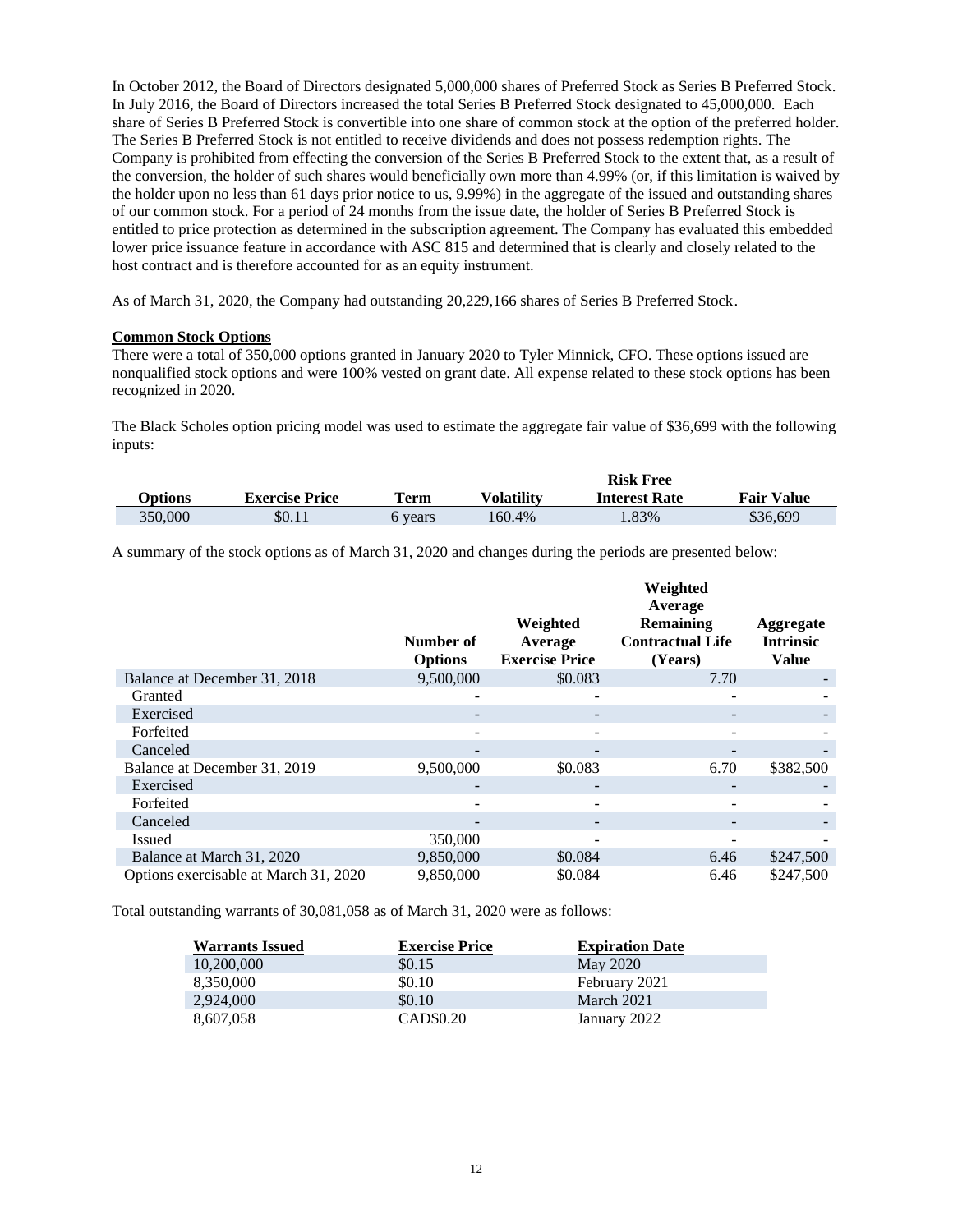## **NOTE 3 - DERIVATIVE FINANCIAL INSTRUMENTS**

The 2020 Warrants have an exercise price in Canadian dollars while the Company's functional currency is US dollars. Therefore, in accordance with ASU 815 - Derivatives and Hedging, the 2020 Warrants have a derivative liability value.

The value of the 2020 Warrants of \$441,010 has been calculated on the date of issuance of January 16, 2020 using Black-Scholes valuation technique. During the three months ended March 31, 2020, there was a gain on the warrant liability of \$171,491 and the value was reduced to \$269,519 with the following assumptions:

|                                   | 1/16/20 | 3/31/20   |
|-----------------------------------|---------|-----------|
| Fair market value of common stock | \$0.11  | \$0.08    |
| Exercise price                    | \$0.15  | \$0.14    |
| <b>Term</b>                       | 2 Years | 1.8 Years |
| Volatility range                  | 113.5%  | 119.6%    |
| Risk-free rate                    | 1.58%   | 0.23%     |

## **NOTE 4 - RELATED PARTY**

As of March 31, 2020, and December 31, 2019, the Company has a related party payable with David Beling, CEO and President, of \$637,292 and \$635,775, respectively. This amount at March 31, 2020 consists of \$195,902 of expense reports plus interest of \$161,781 and salary of \$191,667 plus interest of \$87,942. Interest is accrued at a rate of 1% per month.

On January 7, 2020, the Board of Directors approved issuance of 350,000 stock options to Tyler Minnick, CFO, with an exercise price of \$0.11 per share determined by the closing price of the Company's common stock as of January 7, 2020. The options are 100% percent vested as of the grant date. In addition, Mr. Minnick received approximately \$13,000 in consulting fees from the Company.

## **NOTE 5 - COMMITMENTS**

On March 23, 2015, Rocky Mountain Minerals Corp. ("RMM") a wholly owned subsidiary of the Company, entered into a Mineral Lease and Option to Purchase Agreement (the "Barrick Agreement") with Barrick Bullfrog Inc. ("Barrick Bullfrog") involving patented mining claims, unpatented mining claims, and mill site claims (collectively, the "Properties") located approximately four miles west of Beatty, Nevada. In order for RMM to exercise the option to acquire a 100% interest in and to the properties, RMM must provide thirty-days advance notice to Barrick Bullfrog and, thereafter, at the mutually agreed upon closing date, the Company will issue to Barrick Gold 3,230,000 shares of its common stock. The Company has not exercised the option to date. These Properties are strategically located adjacent to the Company's Bullfrog Gold Project and include two patents that cover the southwest half of the Montgomery-Shoshone (M-S) open pit gold mine. In October 2014 the Company optioned the northeast half of the M-S pit and now controls the entire pit, however no payment is due to Barrick Bullfrog for this.

RMM shall expend as minimum work commitments (the "Project Work Commitments") for the benefit of the Properties prior to the 5th anniversary of the effective date per the schedule below. As the Properties are part of a logical land and mining unit, work performed on any of the Properties will be counted toward Rocky Mountain's Project Work Commitment. In any given year, if Rocky Mountain incurs Project Work Commitment expenditures in excess of the Project Work Commitment for that year, then up to 20% of the excess expenditures, as measured against the Project Work Commitment for that year, shall be credited toward the minimum Project Work Commitment expenditures for the following years. In any given year, if Rocky Mountain incurs expenditures below the required Project Work Commitment for that year, then up to 20% of the expenditure shortfall, as measured against the Project Work Commitment for that year, may be carried forward by Rocky Mountain and added to the minimum Project Work Commitment expenditures for the following year. In such case, Rocky Mountain shall make cash payments to Barrick Bullfrog equal to the remaining expenditure shortfall for the year.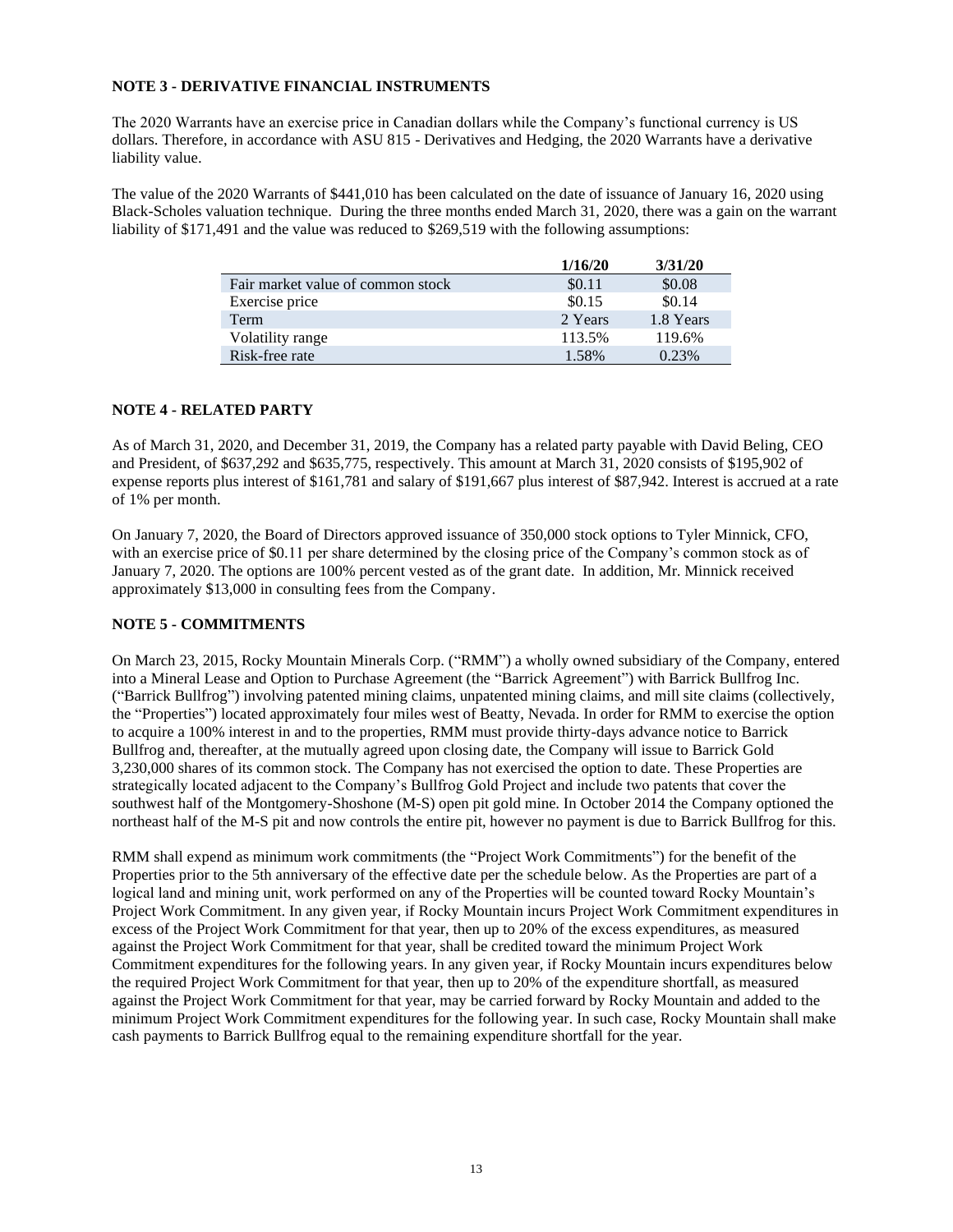Further, if Rocky Mountain incurs expenditures below the required Project Work Commitment for a given year but elects not to carry forward any shortfall to the subsequent year, then Rocky Mountain shall make cash payments to Barrick Bullfrog equal to the expenditure shortfall for the year; provided however, that if Rocky Mountain elects not to carry forward any shortfall such payment shall not be due if Rocky Mountain terminates the agreement before the end of the year with the expenditure shortfall. If a party fails to keep or perform any covenant or condition of the agreement to be kept or performed by that party, the other party may provide written notice to first party specifying such default. If the Company does not, within 15 days after it has received notice of default with respect to the share delivery, or any party within 30 days after it has received notice of any other default, cure the default, the party issuing the notice of default may terminate the agreement by delivering to the other party written notice of such termination and exercising any other rights and remedies permitted by law or equity. These work commitments, as of March 31, 2020, have been satisfactorily met and include a 5% management fee, but exclude corporate expenses of RMM.

| <b>Anniversary of Effective Date</b> | <b>Minimum Project Work Commitment (\$)</b> |
|--------------------------------------|---------------------------------------------|
| First (March 2016)                   | 100,000                                     |
| Second (March 2017)                  | 200,000                                     |
| Third (March 2018)                   | 300,000                                     |
| Fourth (March 2019)                  | 400,000                                     |
| Fifth (March 2020)                   | 500,000 (amended to September 23, 2020)     |

On May 21, 2019 the Barrick Agreement was amended whereby work commitments for the fifth anniversary and the total of \$1.5 million were extended to September 23, 2020. The Company has paid the required work commitments with a final work commitment of \$561,762.

On July 1, 2017, RMM entered a 30-year Mineral Lease (the "Lunar Lease") with Lunar Landing, LLC ("Lunar") involving 24 patented mining claims situated in the Bullfrog Mining District, Nye County, Nevada. Lunar owns a 100% undivided interest in the mining claims.

Under the Lunar Lease, RMM shall expend as minimum work commitments of \$50,000 per year starting in 2017 until a cumulative of \$500,000 of expense has been incurred. If RMM fails to perform its obligations under the Lunar Lease, and in particular fails to make any payment due to Lunar thereunder, Lunar may declare RMM in default by giving RMM written notice of default which specifies the obligation(s) which RMM has failed to perform. If RMM fails to remedy a default in payment within fifteen (15) days of receiving the notice of default or fails to remedy or commence to remedy any other default within thirty (30) days of receiving notice, Lunar may terminate the Lunar Lease and RMM shall peaceably surrender possession of the properties to Lunar. Notice of default or of termination shall be in writing and served in accordance with the Lunar Lease. RMM has made all required payments and has paid Lunar \$58,000 as of March 31, 2020 and makes lease payments on the following schedule:

| <b>Years Ending December 31</b> | <b>Annual Lease Payment (\$)</b> |
|---------------------------------|----------------------------------|
| 2019-2022                       | 16,000                           |
| 2023-2027                       | 21,000                           |
| 2028-2032                       | 25,000                           |
| 2033-2037                       | 30,000                           |
| 2038-2042                       | 40,000                           |
| 2043-2047                       | 45,000                           |

On October 29, 2014, RMM entered into an Option Agreement (the "Mojave Option") with Mojave Gold Mining Corporation ("Mojave"). Mojave holds the purchase rights to 100% of 12 patented mining claims located in Nye County, Nevada. This property is contiguous to the Company's Bullfrog Project and covers approximately 156 acres, including the northeast half of the Montgomery-Shoshone (M-S) pit mined by Barrick Gold in the 1990's.

Mojave granted to RMM the sole and immediate working right and option with respect to the property until the 10th anniversary of the closing date, to earn a 100% interest in and to the property free and clear of all charges encumbrances and claims, except a sliding scale Net smelter return (or NSR) royalty.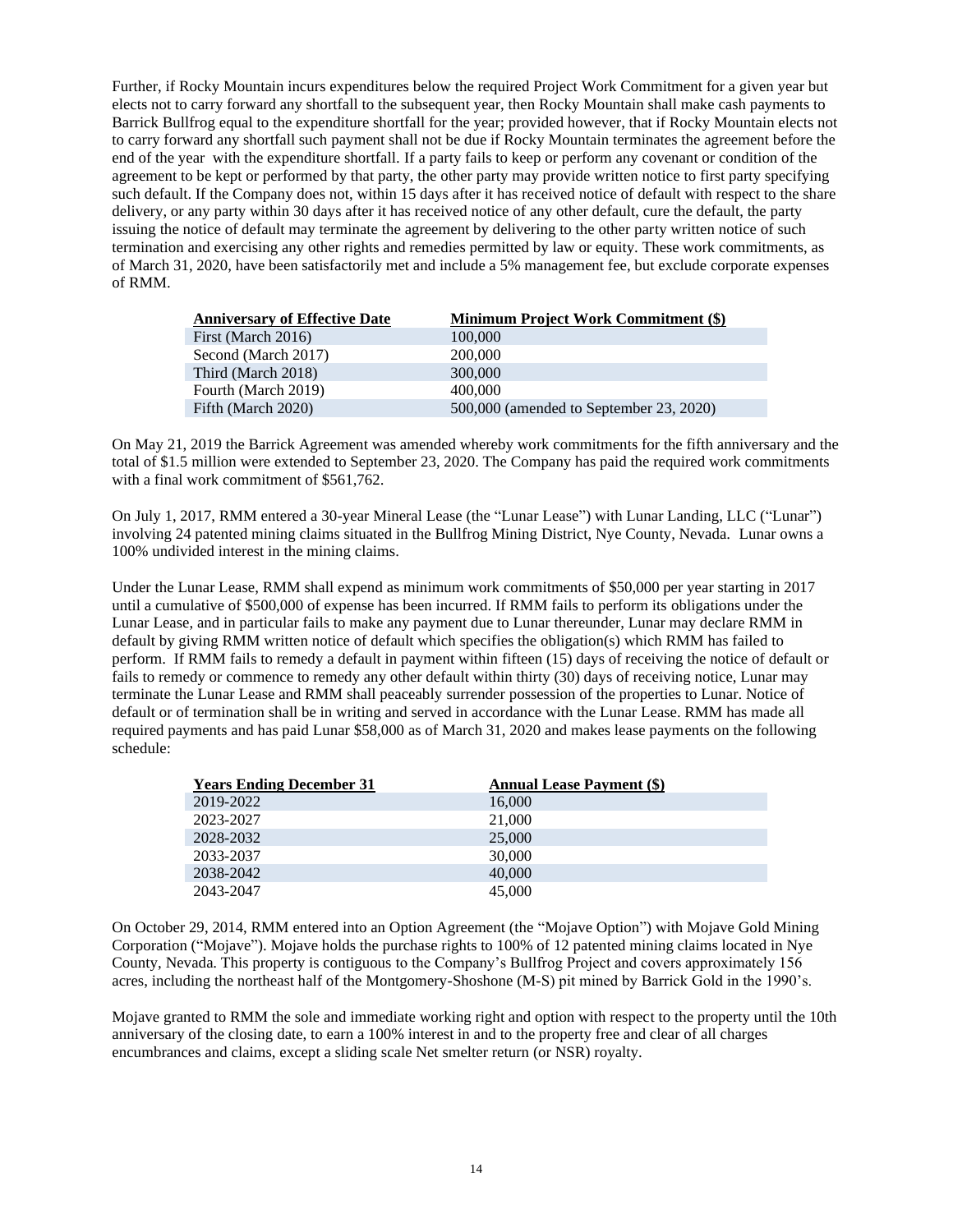In order to maintain in force, the working right and option granted to it, and to exercise the Mojave Option, RMM issued Mojave 750,000 shares of Company common stock and paid \$16,000 in October 2014, and RMM must pay to Mojave a total of \$190,000 over the next 10 years of which the Company has made all required payments and paid \$80,000 as of December 31, 2019. Future payments will be due as follows:

| Due Date     | Amount   |
|--------------|----------|
| October 2019 | \$20,000 |
| October 2020 | \$25,000 |
| October 2021 | \$25,000 |
| October 2022 | \$30,000 |
| October 2023 | \$30,000 |

## **NOTE 6 - SUBSEQUENT EVENTS**

None.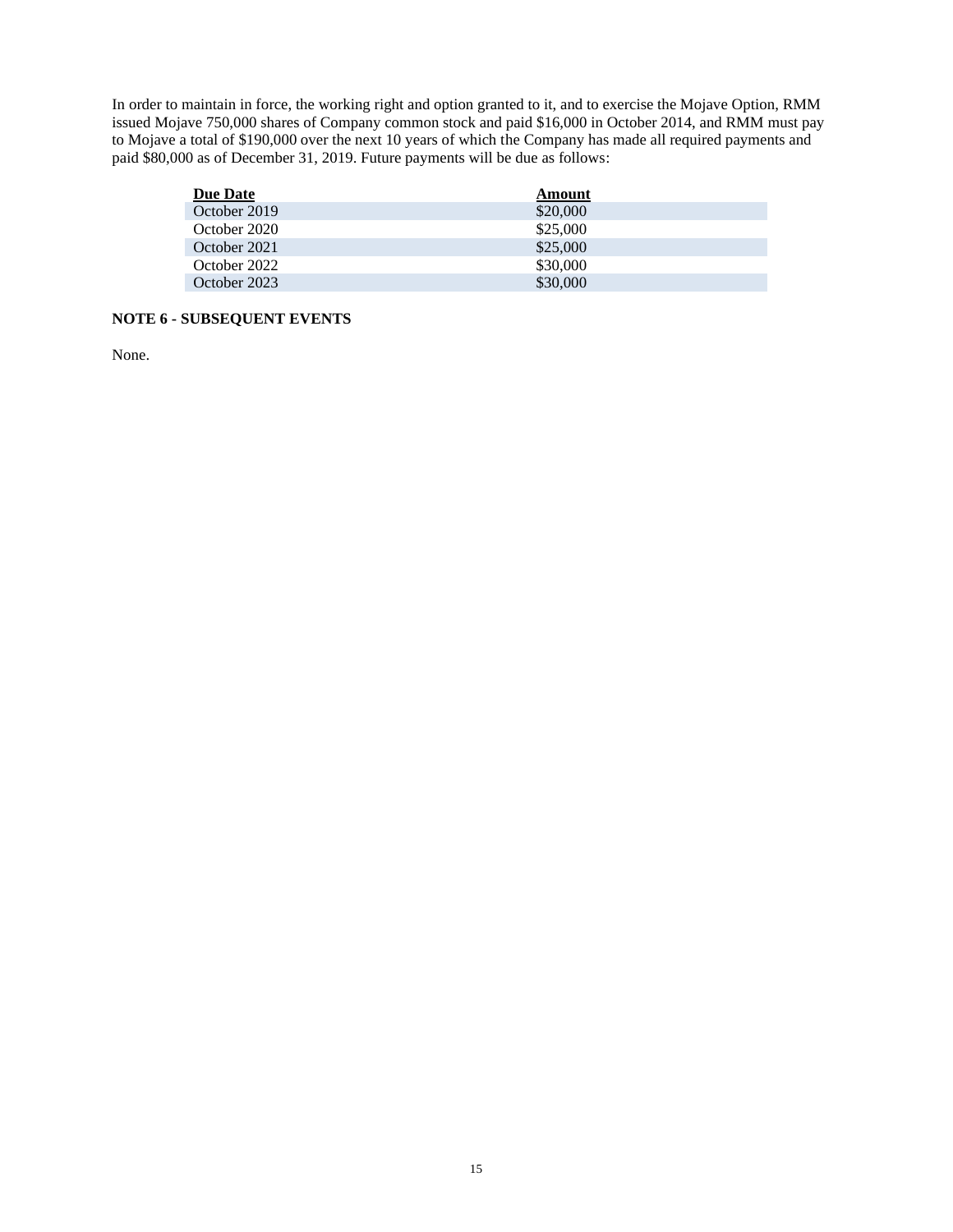## <span id="page-15-0"></span>**ITEM 2 - MANAGEMENT'S DISCUSSION AND ANALYSIS OF FINANCIAL CONDITION AND RESULTS OF OPERATIONS**

*Certain statements in this Management's Discussion and Analysis ("MD&A"), other than purely historical information, including estimates, projections, statements relating to our business plans, objectives and expected operating results, and the assumptions upon which those statements are based, are "forward-looking statements". Forward-looking statements generally can be identified by the use of forward-looking terminology such as "may," "would," "expect," "intend," "could," "estimate," "should," "anticipate," or "believe," and similar expressions. Forward-looking statements are based on current expectations and assumptions that are subject to risks and uncertainties which may cause actual results to differ materially from the forward-looking statements. We undertake no obligation to update or revise publicly any forward-looking statements, whether as a result of new information, future events, or otherwise, except as may be required under applicable law. Readers should carefully review the risk factors and related notes included under Item 1A of our Annual Report on Form 10-K for the year ended December 31, 2019 filed with the Securities and Exchange Commission on March 13, 2020.*

*The following MD&A is intended to help readers understand the results of our operation and financial condition, and is provided as a supplement to, and should be read in conjunction with, our Interim Unaudited Financial Statements and the accompanying Notes to Interim Unaudited Financial Statements under Part 1, Item 1 of this Quarterly Report on Form 10-Q.*

*Unless otherwise indicated or unless the context otherwise requires, all references in this document to "we," "us," "our," the "Company," and similar expressions refer to Bullfrog Gold Corp., and depending on the context, its subsidiaries.*

#### **Company History and Recent Events**

Bullfrog Gold Corp. was incorporated under the laws of the State of Delaware on July 23, 2007 as Kopr Resources Corp. On July 21, 2011, the Company changed its name to "Bullfrog Gold Corp." The Company is in the exploration stage of its business.

## **Company Overview**

We are an exploration stage company engaged in the acquisition and exploration of properties that may contain gold and other mineralization primarily in the United States.

#### *Bullfrog Project*

The Bullfrog Gold Project lies approximately 4 miles west of the town of Beatty, Nevada and 120 miles northwest of Las Vegas, Nevada. In 2011, Standard Gold Corp. ("Standard Gold") a wholly owned subsidiary of the Company, initially acquired a 100% right, title and interest in 79 lode claims and 2 patented claims that contain approximately 1,600 acres subject to a 3% net smelter royalty.

On October 29, 2014, Rocky Mountain Minerals Corp. ("RMM") a wholly owned subsidiary of the Company, entered into an Option Agreement (the "Option") with Mojave Gold Mining Corporation ("Mojave"). Mojave holds the purchase rights to 100% of 12 patented mining claims located in Nye County, Nevada. This property is contiguous to the Company's Bullfrog Project and covers approximately 156 acres, including the northeast half of the Montgomery-Shoshone (M-S) pit mined by Barrick Gold in the 1990's.

Mojave granted to RMM the sole and immediate working right and option with respect to the property until the 10th anniversary of the closing date, to earn a 100% interest in and to the property free and clear of all charges encumbrances and claims, except a sliding scale Net smelter return (or NSR) royalty.

In order to maintain in force, the working right and Option granted to it, and to exercise the Option, the Company issued Mojave 750,000 shares of common stock and paid Mojave \$16,000 in October 2014. In addition, to exercise the option, RMM must pay to Mojave a total of \$190,000 over the next 10 years. For reference, Barrick Bullfrog Inc. ("Barrick") terminated a lease on these patents after they ceased operations in late 1999.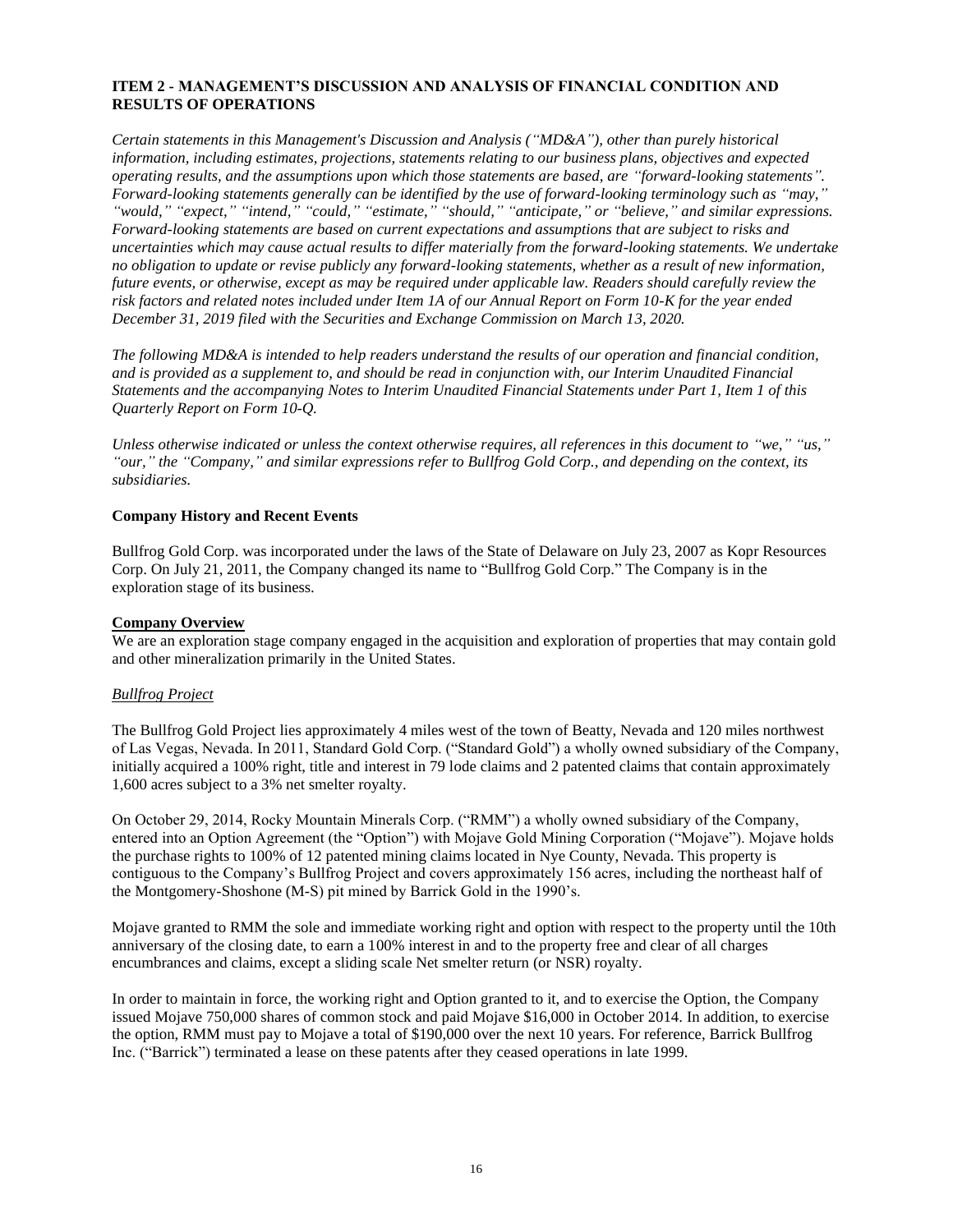On March 23, 2015, RMM entered into a Mineral Lease and Option to Purchase Agreement with Barrick involving 6 patented mining claims, 20 unpatented mining claims, and 8 mill site claims located approximately four miles west of Beatty, Nevada and covering approximately 444 acres (the "Barrick Properties"). These Barrick Properties are strategically located adjacent to the Company's Bullfrog Gold Project and include two patents that cover the southwest half of the M-S open pit from which Barrick produced approximately 220,000 ounces of gold by the late 1990's. Underground mining in the early 1900's produced approximately 70,000 ounces of gold from the M-S deposit. Also included in the agreement is the northern one third of the main Bullfrog deposit where Barrick mined approximately 2.1 million additional ounces by open pit and underground methods. In addition to prospective adjacent lands, these acquisitions provide the potential to expand the M-S deposit along strike and at depth and in the northern part of the main Bullfrog deposit.

The Company also has access to Barrick's substantial data base within a 1.5-mile radius of the leased lands to further advance its exploration and development programs. To maintain the lease and option, the Company was required to spend \$1.5 million dollars within five years on the Barrick Properties and to exercise the option the Company must issue to Barrick 3.25 million shares of the Company's common stock. On May 21, 2019 the Barrick Agreement was amended whereby work commitments for the fifth anniversary and the total of \$1.5 million were extended to September 23, 2020. The final work commitment has been accounted at \$561,762. The Company will also provide a 2% gross royalty on production from the Barrick Properties. Overriding royalties of 5% net smelter returns and 5% gross proceeds are respectively limited to three claims and two patents in the main Bullfrog pit area. Barrick has retained a back-in right to reacquire a 51% interest in the Barrick Properties, subject to definition of a mineral resource on the Barrick Properties meeting certain criteria and reimbursing the Company in an amount equal to two and one-half times Company expenditures on the Barrick Properties.

On July 1, 2017, RMM entered a 30-year Mineral Lease (the "Lunar Lease") with Lunar Landing, LLC. ("Lunar"), the owner of 24 patented mining claims situated in the Bullfrog Mining District, Nye County, Nevada.

On January 29, 2018 the Company purchased two patented claims, thereby eliminating minor constraints to expand the Bullfrog pit to the north.

In August 2018 and December 2018, the Company staked and duly recorded an additional 46 unpatented claims, for a total of 134 claims staked by the Company.

Significant drilling is required to test projections of mineralized trends and structures that extend for considerable distances to the north and east of the M-S pit on the original lands acquired by the Company in 2011. Located east of the M-S pit is an area 700 meters by 1,300 meters in which there is only one shallow hole from which there is no data available. Only a small portion of this area may be prospective, but we believe the area warrants additional study and exploration drilling.

There is only one drill hole located about 150 meters northeast of the M-S pit limit and another hole 1,000 meters northeast of the pit along strike of a major geologic structure. In this regard, the Company's lands extend nearly 5,000 meters north-northeast of the pit and there has been very little drilling in this area, even though several structures have been mapped by Barrick and others.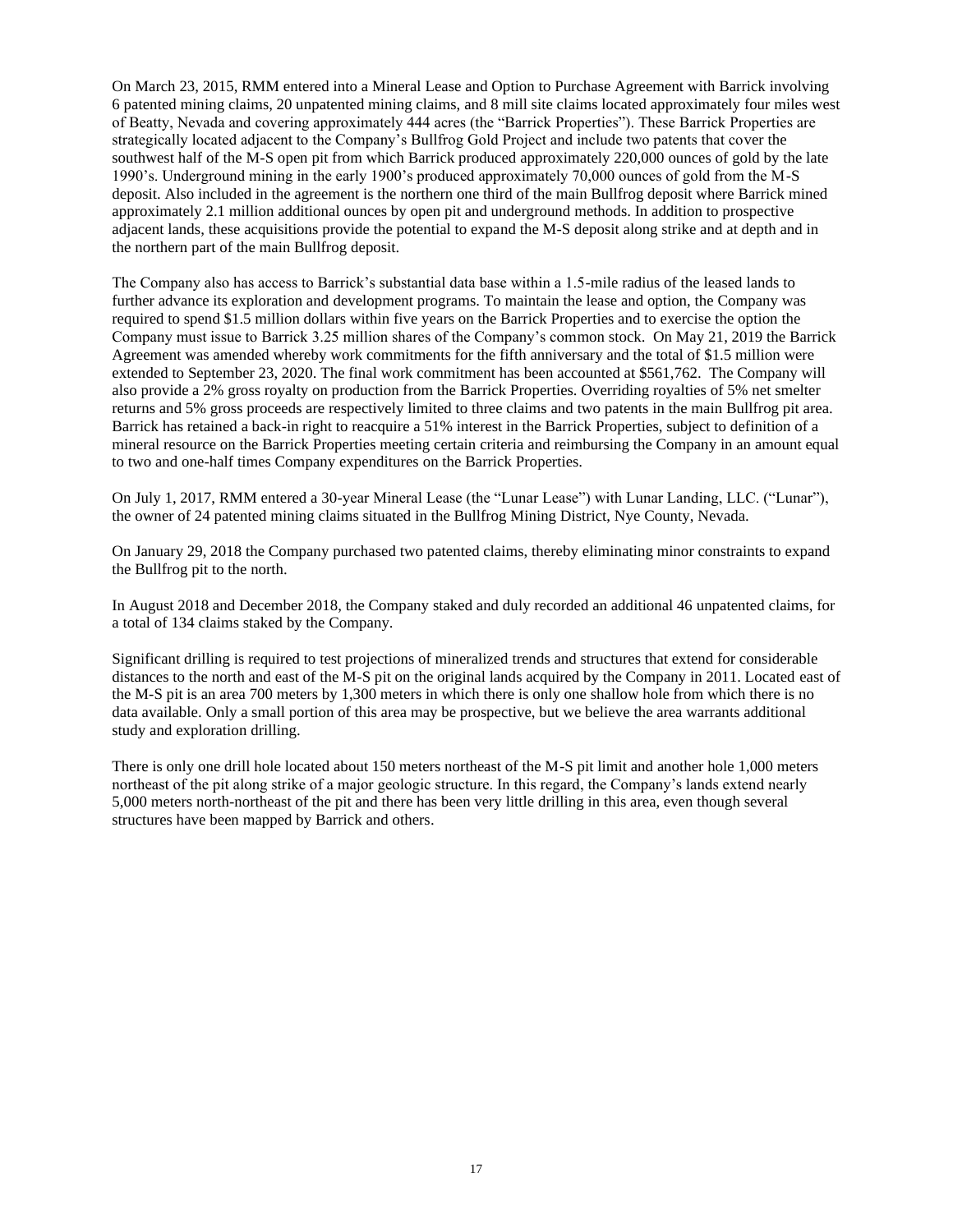Barrick drilled twelve deep holes in the M-S area ranging from 318 meters to 549 meters. Notable mineral intercepts from four holes below the central part of the pit are summarized below:

|          | <b>Intercept Data, Meters</b> |                  | Gold |
|----------|-------------------------------|------------------|------|
| Hole No. | <b>Thickness</b>              | <b>Under Pit</b> | g/t  |
| 717      | 51.8                          | 70               | 1.35 |
|          | 18.3                          | 135              | 0.59 |
|          | 15.2                          | 150              | 0.68 |
|          | 160.0                         | 180              | 0.96 |
| 732      | 10.7                          | 200              | 0.84 |
|          | 79.2                          | 330              | 0.74 |
| 733      | 12.2                          | 130              | 1.14 |
|          | 13.7                          | 220              | 0.75 |
|          | 29.0                          | 250              | 0.70 |
| 734      | 4.6                           | 15               | 6.03 |
|          | 21.3                          | 70               | 1.43 |
|          | 22.9                          | 130              | 0.89 |
|          | 4.6                           | 190              | 1.04 |

These results demonstrate that substantial amounts of gold occur in an exceptionally large epithermal system that has good potential for expansion and possibly higher grades at depth. Three of these intercepts are less than 75 meters below the existing pit. Two holes located 40 meters and 90 meters east of the 160-meter interval in hole #717 contained no significant mineralization at this depth, whereas the 29 meters of mineral in hole #733 is 60 meters west and the mineral zone is open to the north, south and west.

For reference, Barrick terminated all mining and milling operations in the autumn of 1999 when their cash production costs exceeded gold prices that averaged less than \$300 per ounce for the year and reached a low of \$258/oz in August 1999. The economic margins for heap leaching lower grades at current gold prices near \$1500/oz are deemed better than in 1999, and we believe the Company is positioned to explore such opportunities. Furthermore, Barrick never controlled or had access to a patented claim on the immediate east and north limits of the M-S pit, but this patent is owned by the Company.

Starting in 2015, the Company has studied Barrick's entire electronic data base and much of their paper data base obtained from their Elko, Nevada and Salt Lake City, Utah offices. On August 9, 2017, an independent engineering firm issued estimates of mineralized materials totally contained on Company controlled lands. In January 2018 the Company purchased a patent that removed all remaining constraints for pit mining the mineralization, see summary below:

| <b>Deposit</b>  | <b>Cutoff</b><br>Gold g/t | <b>Mineral T</b><br><b>Millions</b> | Grade<br>Gold $g/t$ | Gold Oz<br>000's | Grade<br>Silver g/t | <b>Silver Oz</b><br>000's | <b>Waste T</b><br><b>Millions</b> | $W:$ Min.<br>Ratio |
|-----------------|---------------------------|-------------------------------------|---------------------|------------------|---------------------|---------------------------|-----------------------------------|--------------------|
| <b>Bullfrog</b> | 0.20                      | 26.4                                | 0.69                | 585              | 1.85                | 1.569                     | 110                               | 3.5                |
|                 | 0.36                      | 14.9                                | 1.02                | 489              | 2.50                | 1,198                     | 124                               | 7.0                |
|                 |                           |                                     |                     |                  |                     |                           |                                   |                    |
| $M-S$           | 0.20                      | 1.4                                 | 0.84                | 39               | 3.48                | 162                       | 11                                | 7.8                |
|                 | 0.36                      | 1.1                                 | 1.00                | 36               | 4.02                | 146                       | 11                                | 10.1               |
|                 |                           |                                     |                     |                  |                     |                           |                                   |                    |
| Total           | 0.20                      | 27.8                                | 0.70                | 624              | 1.93                | 1.731                     | 121                               | 4.3                |
|                 | 0.36                      | 16.0                                | 1.02                | 525              | 2.60                | 1.344                     | 135                               | 8.4                |

## **Mineralized Material Estimates**

*"Mineralized material" as used in this quarterly report on Form 10-Q, although permissible under the Securities and Exchange Commission ("SEC") Guide 7, does not indicate "reserves" by SEC standards. We cannot be certain that any part of the Company's deposits will ever be confirmed or converted into SEC Industry Guide 7 compliant "reserves." Investors are cautioned not to assume that all or any part of the mineralized material will be confirmed or converted into reserves or that mineralized material can be economically or legally extracted.*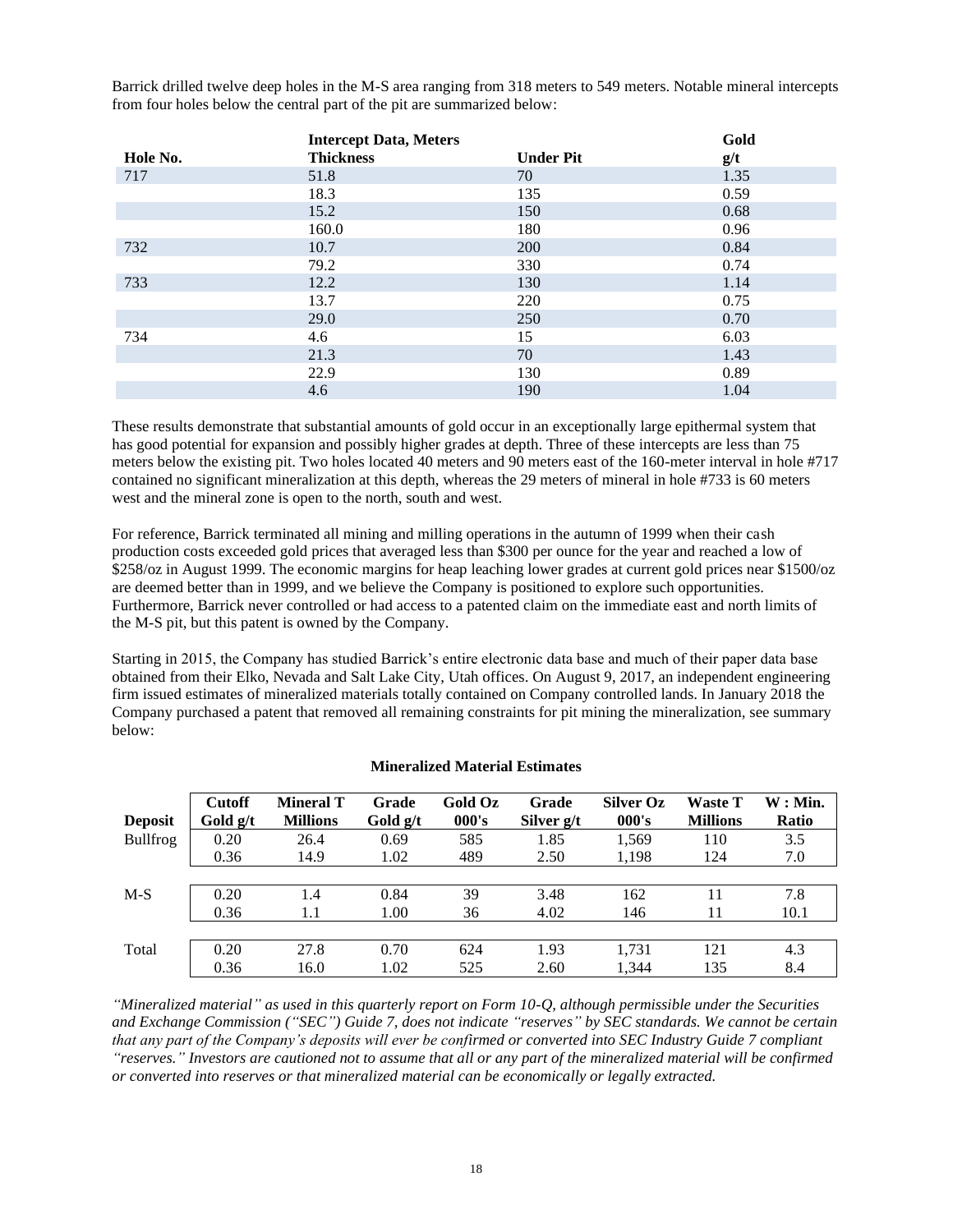Input parameters used in the estimates are tabulated below:

| <b>Parameter</b>          | <b>Input</b> | <u>Unit</u>               |
|---------------------------|--------------|---------------------------|
| Mining Cost - M & W       | 2.25         | $\frac{\epsilon}{t}$      |
| Processing Cost           | 6.00         | $\frac{f}{f}$             |
| General & Admin.          | 1.60         | $\frac{f}{f}$             |
| <b>Refining Sales</b>     | 0.05         | $\frac{f}{f}$             |
| Sell Cost                 | 10           | $\frac{\int \sqrt{x}}{x}$ |
| Gold Recovery             | 72           | $\%$                      |
| <b>Silver Recovery</b>    | 20           | $\%$                      |
| Gold Price (3-yr average) | 1200         | $\frac{\int \sqrt{x}}{x}$ |
| Pit Slopes                | 45           | degrees                   |

#### **Estimate Input Parameters**

Mineral estimates are in place and do not include recoveries from a proposed downstream heap leach/processing operation. The mineral estimates herein are consistent with the policies and standards of Canadian National Instrument 43-101 ("NI 43-101").

The data base used for the estimates included 1,262 holes containing 155 miles of coring and drilling completed from 1983 through 1996 by Barrick and its predecessors. Assaying was performed by several accredited laboratories. Tetra Tech, Inc. ("Tetra Tech") a recognized global provider of engineering, technical and construction management services with particular expertise in the mining sector, reviewed the data base in detail and found it to be of sufficient quality and quantity to estimate mineralized materials. A final NI 43-101 Technical Report is posted on the Company's website.

The mineralized materials were estimated by the Golden, Colorado office of Tetra Tech. The estimates were prepared in accordance with requirements of NI 43-101 Standards of Disclosure for Mineral Projects. The technical work, analysis and findings were completed or directly supervised by Rex Bryan, PhD, who is as an independent "Qualified Person" as defined by NI 43-101. Mr. Bryan has also reviewed and approved the information in the June 27, 2017 news release.

An internal pit cutoff ranging between 0.20 to 0.36 g/t in the same base case pit shell provides an additional 99,000 ounces of gold averaging 0.26 g/t that is planned to be heap leached at a run-of-mine or uncrushed size. Thus, 624,000 ounces of mineralized materials grading 0.70 g/t are within this base case pit. From June 2017 through December 2018 the Company leased 24 patents and staked 134 mining claims to cover exploration targets and potential sites for leach pads and other project facilities.

For reference, the Company estimated in April 2016 a preliminary mineral inventory of 470,000 ounces grading 0.89 g/t using a nominal 0.3 g/t cutoff. In comparison, the mineralized materials of 624,000 ounces represents a 33% increase in gold ounces. As the existing pit slopes are up to 52 degrees and stable after 21 years of no mining, the 45-degree input by Tetra Tech is conservative and provides upside in final pit designs. It is also noted that Barrick terminated all mining by the end of 1998 and mill production in early 1999 when gold prices were less than \$300 per ounce. However, economic margins for gold mining in general are now much better, particularly with the application of low-cost heap leaching methods. Barrick also used gold cut-off grades of 0.5 g/t in the pits and 3.0 g/t in the underground mine.

## *Metallurgy*

In addition to extensive testing and operations using conventional milling at a fine size of -100 mesh, the following relevant test work was completed with respect to heap leaching.

In 1986 St Joe column leached a 22-ton composite of minus 12-inch material grading 0.037 gold opt to simulate heap leaching material at a coarse run-of-mine ("ROM") size and recovered 49% in 59 days of leaching, which they projected to 54% for leaching 90 days.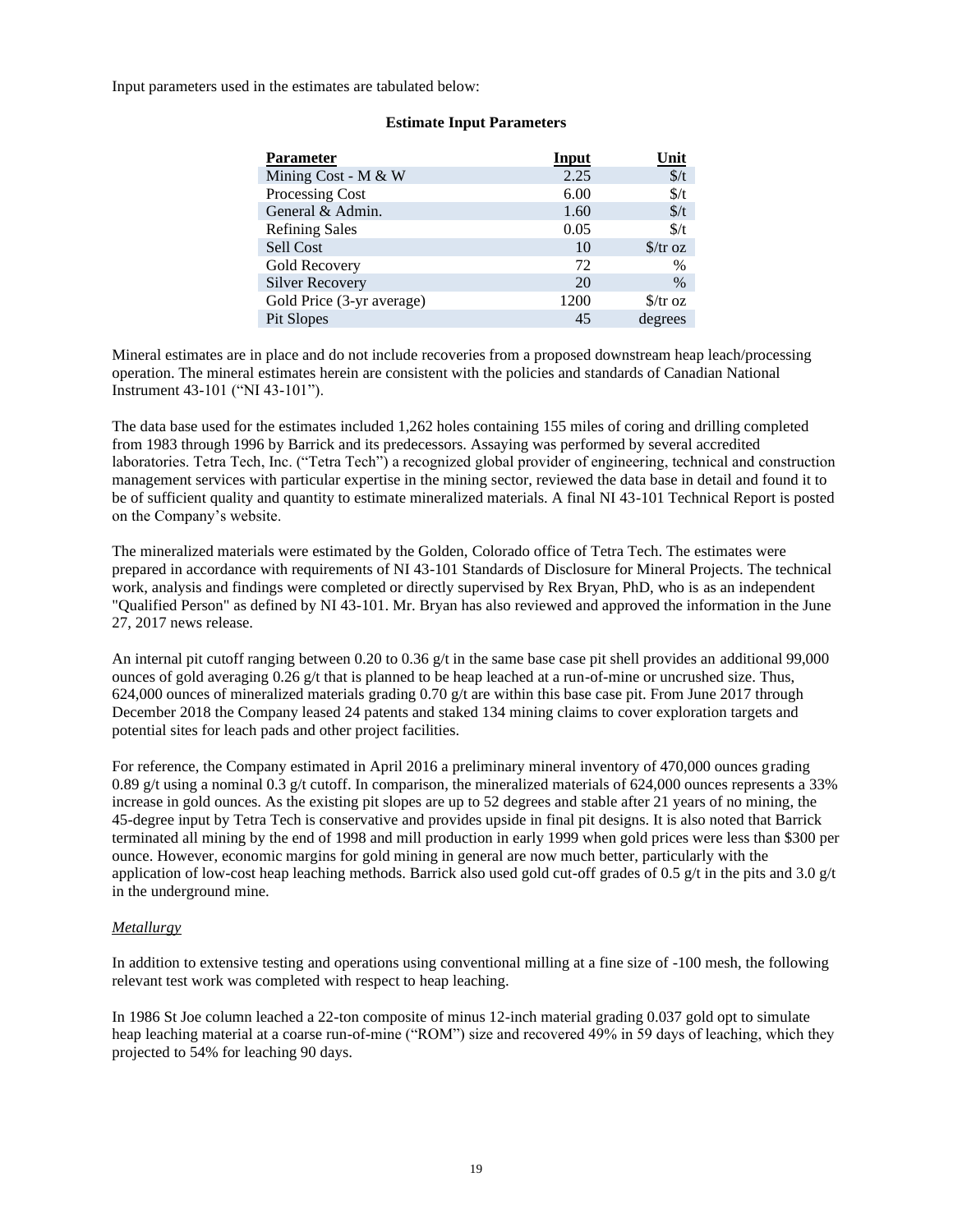In 1994 Kappes Cassiday of Reno, NV performed simulated heap leach column tests on 250 kg samples with results as follows:

| Size, inch           | $-1.5$ | $-3/8$ |
|----------------------|--------|--------|
| Calc. Head, gold opt | .035   | .029   |
| Rec., %              | 71.4   | 75.9   |
| Leach time, days     | 41     | 41     |

In 1995, Barrick performed a pilot heap leach test on 844 tons that were crushed to -½ inch and averaged 0.019 gold opt. In only 41 days of leaching, 67% of the gold was recovered while cyanide and lime consumptions were exceptionally low.

In 1986 St Joe column leached a 22-ton composite of minus 12-inch material grading 0.037 gold opt to simulate heap leaching material at a coarse run-of-mine ("ROM") size and recovered 49% in 59 days of leaching, which they projected to 54% for leaching 90 days.

Starting in February 2018, the Company collected four bulk samples from the North Bullfrog and Montgomery-Shoshone pits and conducted extensive metallurgical tests using high pressure grinding rolls (HPGR's) to compare leaching with conventional crushing equipment. HPGR's are designed to produce a much finer product that also has much more micro-fractures in the particles thereby increasing leach recovery.

Below is a summary of BFGC's four column leach test programs performed on the four bulk samples.

|                | 001um Leach 1est Results |       |                                   |     |                   |                                               |           |         |         |
|----------------|--------------------------|-------|-----------------------------------|-----|-------------------|-----------------------------------------------|-----------|---------|---------|
| Deposit        | Test                     | Leach | Size, p80                         |     | Crush             | Calc. Head                                    | Avg. Head | Gold    | Silver  |
|                | Year                     | Days  | Inch <sup>1</sup>                 | mm  | Ty pe             | Gold g/t                                      | Gold g/t  | Rec., % | Rec., % |
| <b>BF</b>      | 2018                     | 84    | 3/8                               | 9.5 | Conv.             | 0.79                                          | 0.89      | 58.2    | 9.1     |
|                |                          | 84    | 1/16                              | 1.7 | <b>HPGR</b>       | 0.84                                          | 0.89      | 77.4    | 23.8    |
|                |                          |       |                                   |     |                   |                                               |           | $+19.2$ | $+14.7$ |
| <b>BF</b>      | 2019                     | 151   | 3/8                               | 9.5 | Conv.             | 1.54                                          | 1.71      | 75.3    | 54.5    |
|                |                          | 122   | 1/4                               | 6.3 | <b>HPGR</b>       | 1.66                                          | 1.71      | 77.1    | 58.3    |
|                |                          | 102   | 1/16                              | 1.7 | <b>HPGR</b>       | 1.60                                          | 1.71      | 89.4    | 87.5    |
|                |                          |       |                                   |     |                   |                                               |           | $+14.1$ | $+33.0$ |
| MS             | 2019                     | 108   | 3/8                               | 9.5 | Conv.             | 0.79                                          | 0.88      | 65.8    | 32.5    |
|                |                          | 108   | 1/4                               | 6.3 | <b>HPGR</b>       | 0.82                                          | 0.88      | 76.8    | 32.8    |
|                |                          | 89    | 1/16                              | 1.7 | HPGR <sup>2</sup> | 0.88                                          | 0.88      | 85.2    | 38.8    |
|                |                          |       |                                   |     |                   |                                               |           | $+19.4$ | $+6.3$  |
| MH             | 2019                     | 109   | 3/8                               | 9.5 | Conv.             | 0.36                                          | 0.36      | 83.3    | 14.3    |
|                |                          | 105   | 1/4                               | 6.3 | <b>HPGR</b>       | 0.33                                          | 0.36      | 87.9    | 25.0    |
|                |                          | 86    | 1/16                              | 1.7 | HPGR $2,3$        | 0.34                                          | 0.36      | 91.2    | 33.3    |
| $\overline{1}$ |                          |       | 1/16-inch is annovimately 10 mesh |     |                   | <sup>2</sup> Analomerated with 2 kg cement/mt |           | $+7.9$  | $+7.9$  |

#### Column Leach Test Results

1/16-inch is approximately 10 mesh  $\frac{2}{\text{4}}$  Agglomerated with 2 kg cement/mt +7.9

3 The MH material needs more than 2 kg cement/t to create durable agglomerates

The HPGR column test programs on -1/16" leach feed recovered an average 85.8% of the gold compared to 70.7% from the conventional crushed tests sized at -3/8 inch. Results from hydraulic conductivity (load/permeability) testing of column leach residues from programs two and three indicate that cement agglomeration would not be required for heap leaching up to 200 feet high for a size coarser than 80%-1/16 inch feed. However, cement agglomeration is required for leaching 80% -1/16-inch up to 200 feet high.

It is notable that the brittle, rhyolite-hosted deposits in the BF area have very low clay contents that do not generate much additional fines during the sizing stages and they are particularly amenable to leaching fine sizes compared to most other epithermal gold deposits.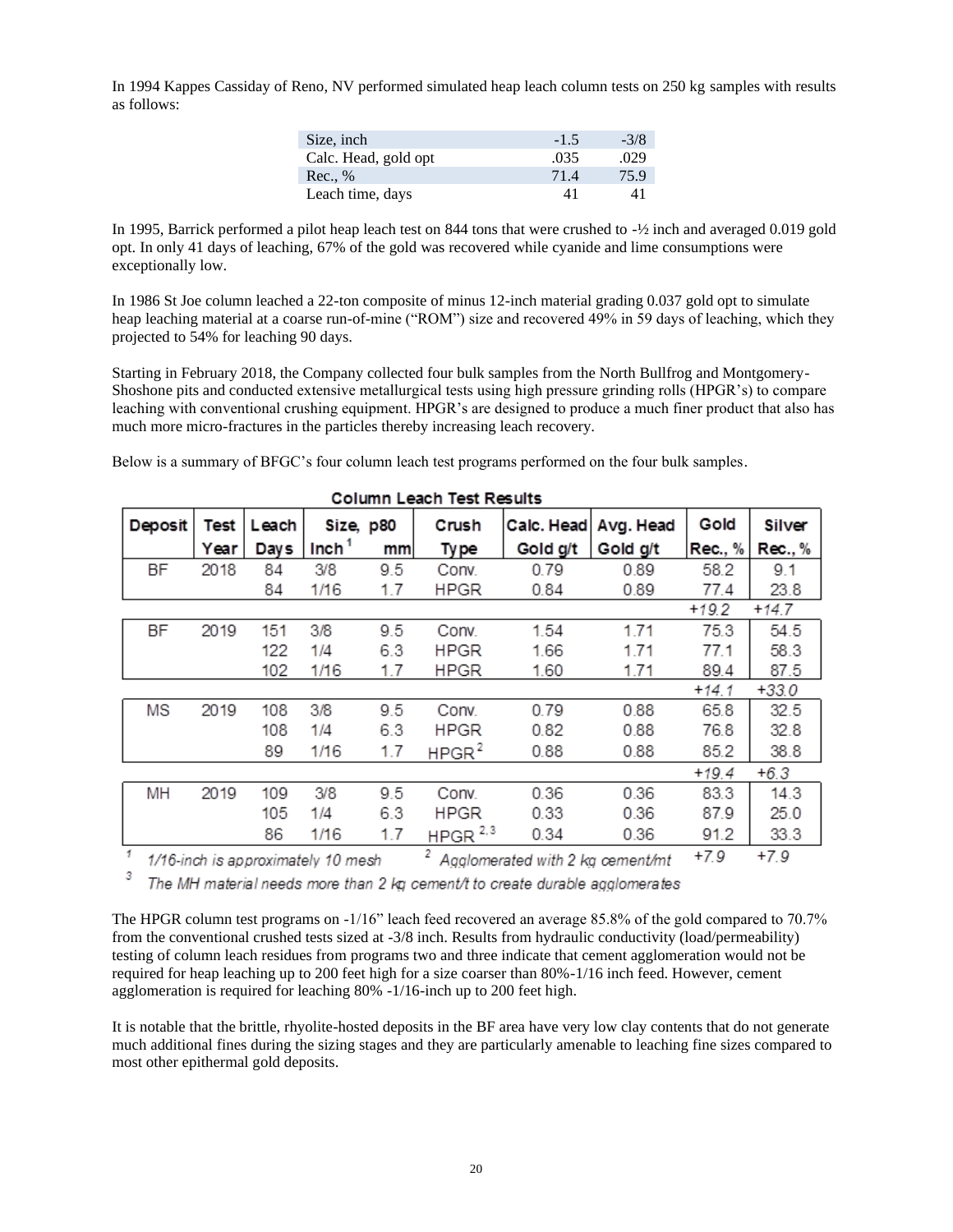## **Results of Operations**

#### *Three Months Ended March 31, 2020 Compared to March 31, 2019*

|                                             | <b>Three Months Ended</b> |             |
|---------------------------------------------|---------------------------|-------------|
|                                             | 3/31/20                   | 3/31/19     |
|                                             |                           |             |
| Revenue                                     | \$0                       | \$0         |
|                                             |                           |             |
| Operating expenses                          |                           |             |
| General and administrative                  | 183,808                   | 317,231     |
| Exploration, evaluation and project expense | 43,689                    | 45,691      |
|                                             |                           |             |
| Total operating expenses                    | 227,497                   | 362,922     |
|                                             |                           |             |
| Net operating loss                          | (227, 497)                | (362, 922)  |
|                                             |                           |             |
| Interest expense                            | (19,064)                  | (17,242)    |
| Revaluation of warrant liability            | 171,491                   |             |
|                                             |                           |             |
| Net loss                                    | \$(75,070)                | \$(380,164) |

We are still in the exploration stage and have generated no revenues to date.

For the three months ending March 31, we incurred professional fees comprised of (1) accounting fees for annual audit and consulting for a total of \$33,000 in 2020 compared to \$28,000 in 2019, (2) legal fees for review of quarterly filings and general services for a total of \$3,000 in 2020 and \$0 in 2019 and (3) marketing and corporate services of \$50,000 in 2020 compared to \$230,000 spent in 2019. The 2019 marketing and corporate services includes 900,000 common shares the Company issued valued at \$0.09 per share for a non-cash transaction valued at \$81,000; and marketing and corporate development services of \$149,000 to consultants. In addition, there was payroll expense of \$27,000 for both 2020 and 2019.

The 2020 Warrants have an exercise price in Canadian dollars while the Company's functional currency is US dollars. Therefore, in accordance with ASU 815 - Derivatives and Hedging, the 2020 Warrants have a derivative liability value. This liability value has no effect on the cash flow of the Company and does not represent a cash payment of any kind.

The value of the 2020 Warrants of \$441,010 has been calculated on the date of issuance of January 16, 2020 using Black-Scholes valuation technique. During the three months ended March 31, 2020, there was a gain on the warrant liability of \$171,491 and the value was reduced to \$269,519.

There was a total of 350,000 options granted in January 2020 to Tyler Minnick, CFO. These options issued are nonqualified stock options and were 100% vested on grant date. All expense related to these stock options has been recognized in 2020.

The Black Scholes option pricing model was used to estimate the aggregate fair value of \$36,699

For the three months ending March 31, exploration, evaluation and project expense costs included professional consulting services for a total of approximately \$44,000 in 2020 compared to \$46,000 in 2019. Included in the expense is continued payments for lab testing and project review.

As of March 31, 2020, and December 31, 2019, the Company has a related party payable with David Beling, CEO and President, of \$637,292 and \$635,775, respectively. This amount at March 31, 2020 consists of \$195,902 of expense reports plus interest of \$161,781 and salary of \$191,667 plus interest of \$87,942. Interest is accrued at a rate of 1% per month. This resulted in \$19,000 of interest expense in 2020 versus \$17,000 in 2019.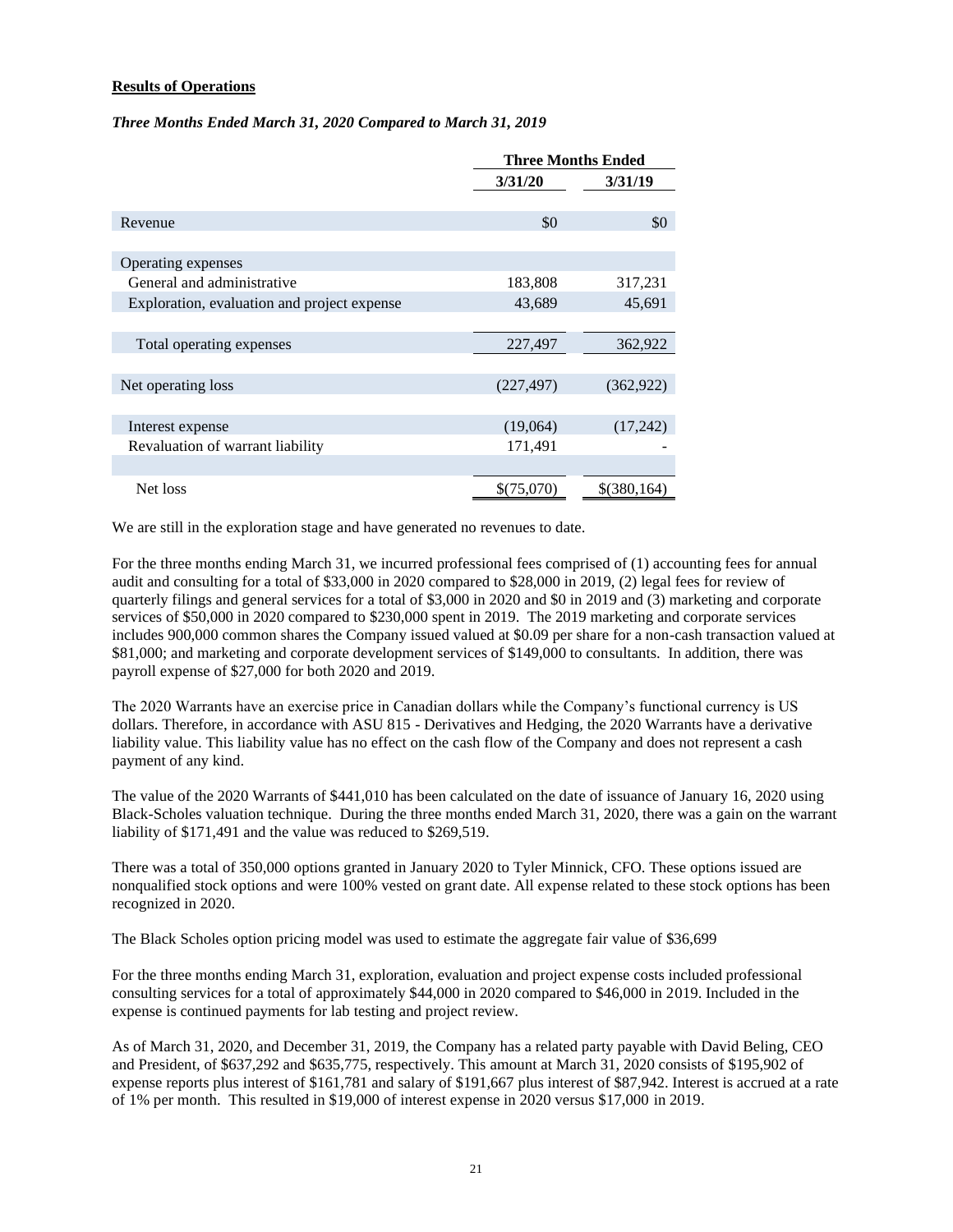## **Liquidity and Capital Resources**

To continue as a going concern, the Company will need to raise additional funds and attain profitable operations. The Company has no committed sources of capital and additional funding may not be available on terms acceptable to the Company, or at all.

On January 16, 2020, the Company entered into subscription agreements ("Subscription Agreements") pursuant to which the Company sold an aggregate of 15,384,615 Units (the "Units") with gross proceeds to the Company of CAD\$2,000,000 to certain accredited investors. The proceeds from this offering will be used for general corporate purposes.

Each Unit was sold for a purchase price of CAD\$0.13 per Unit and consisted of one share of the Company's common stock and a two year warrant to purchase fifty percent (50% or one-half warrant) of the number of Units purchased in the offering at a per share exercise price of CAD\$0.20. In connection with the offering, the Company issued an aggregate of 15,384,615 shares of its common stock.

The Company paid a total of CAD\$118,918 for finder's fees on subscriptions under the Offering, together with 914,750 share purchase warrants (the "Finder Warrants"). Each Finder Warrant entitles the holder to acquire one share of common stock at an exercise price of CAD\$0.20 per share for a period of 24 months from the date of issuance.

On October 29, 2014, Rocky Mountain Minerals Corp. a wholly owned subsidiary of the Company, entered into an Option Agreement (the "Option") with Mojave Gold Mining Corporation ("Mojave"). Mojave holds and possesses the purchase rights to 100% of 12 patented mining claims located in Nye County, Nevada. This property is contiguous to the Company's Bullfrog Project and covers approximately 156 acres, including the northeast half of the Montgomery-Shoshone (M-S) pit mined by Barrick Gold in the 1990's.

Mojave granted to RMM the sole and immediate working right and option with respect to the property until the 10th anniversary of the closing date, to earn a 100% interest in and to the property free and clear of all charges encumbrances and claims, save and except a sliding scale Net smelter return (or NSR) royalty.

In order to maintain in force, the working right and Option granted to it, and to exercise the Option, RMM granted Mojave 750,000 shares of common stock and paid \$16,000. In addition, to exercise the option, RMM must pay to Mojave a total of \$190,000 over the next 10 years. For reference, Barrick Bullfrog Inc. ("Barrick") terminated a lease on these patents after they ceased operations in late 1999.

On March 23, 2015, RMM the 100% owned subsidiary of the Company entered into a Mineral Lease and Option to Purchase Agreement with Barrick Bullfrog involving patented mining claims, unpatented mining claims, and mill site claims ("Properties") located approximately four miles west of Beatty, Nevada. These Properties are strategically located adjacent to the Company's Bullfrog Gold Project and include two patents that cover the southwest half of the Montgomery-Shoshone (M-S) open pit gold mine. In October 2014 the Company optioned the northeast half of the M-S pit and now controls the entire pit.

On May 21, 2019 the Barrick Agreement was amended whereby work commitments for the fifth anniversary and the total of \$1.5 million were extended to September 23, 2020. The final work commitment has been accounted at \$561,762.

On October 29, 2014, RMM entered into an Option Agreement (the "Option") with Mojave Gold Mining Corporation ("Mojave"). Mojave holds and possesses the purchase rights to 100% of 12 patented mining claims located in Nye County, Nevada. This property is contiguous to the Company's Bullfrog Project and covers approximately 156 acres, including the northeast half of the Montgomery-Shoshone (M-S) pit mined by Barrick Gold in the 1990's.

Mojave granted to RMM the sole and immediate working right and option with respect to the property until the 10th anniversary of the closing date, to earn a 100% interest in and to the property free and clear of all charges encumbrances and claims, save and except a sliding scale Net Smelter Return (or NSR) royalty.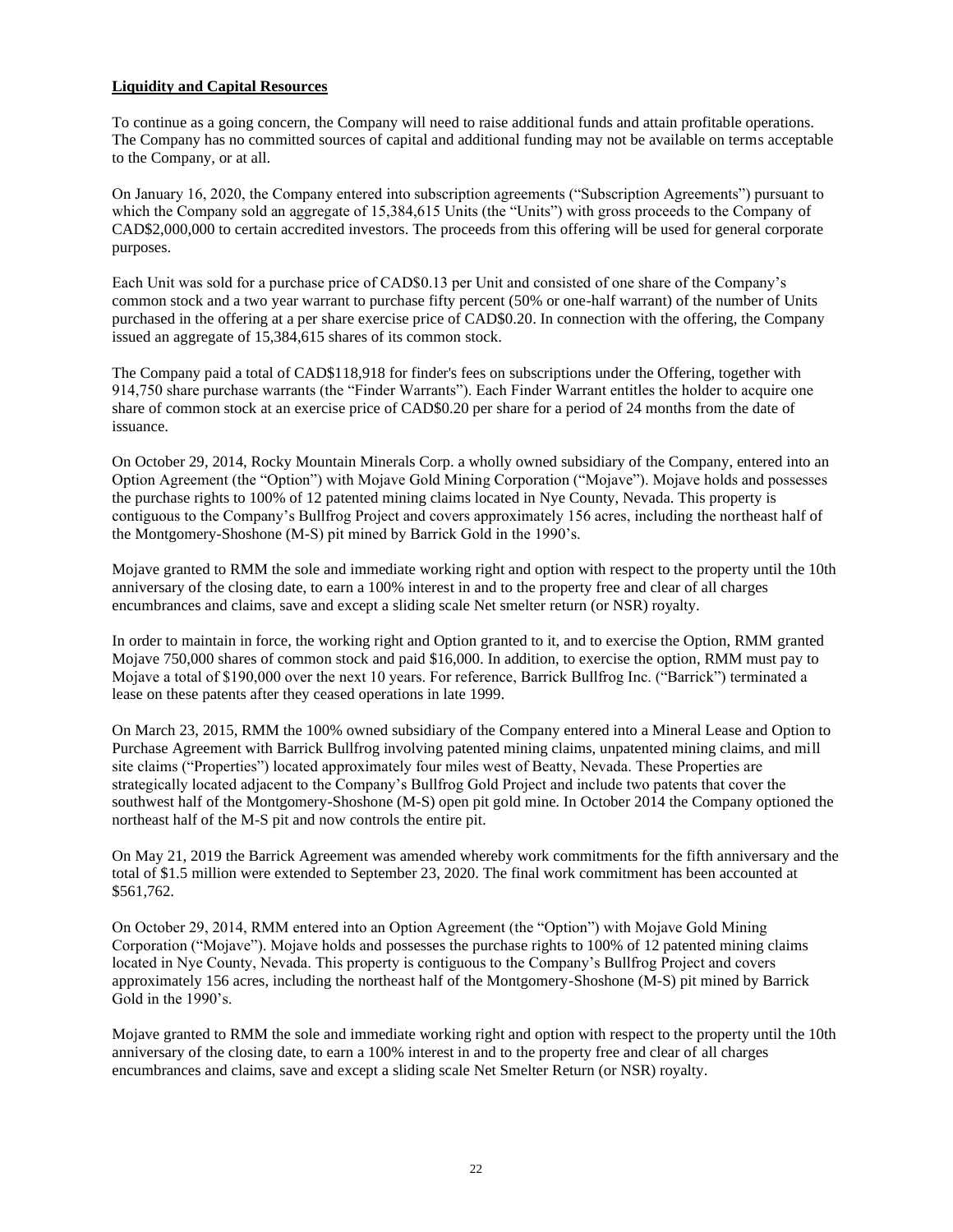To maintain in force, the working right and Option granted to it, and to exercise the Option, RMM granted Mojave 750,000 shares of common stock and paid \$16,000 in October 2014. In addition, to exercise the option, RMM must pay to Mojave a total of \$190,000 over the next 10 years of which the Company has paid \$80,000. Future payments due as follows:

| <b>Due Date</b> | Amount   |
|-----------------|----------|
| October 2020    | \$25,000 |
| October 2021    | \$25,000 |
| October 2022    | \$30,000 |
| October 2023    | \$30,000 |

On July 1, 2017, RMM entered a 30-year Mineral Lease (the "Lunar Lease") with Lunar Landing, LLC. ("Lunar"), the owner of 24 patented mining claims situated in the Bullfrog Mining District, Nye County, Nevada. RMM shall expend as minimum work commitments of \$50,000 per year until a cumulative of \$500,000 of expense has been incurred. RMM paid Lunar \$26,000 on the Effective Date and makes lease payments on the following schedule:

| <b>Years Ending December 31</b> | <b>Annual Lease Payment (\$)</b> |
|---------------------------------|----------------------------------|
| 2018-2022                       | 16,000                           |
| 2023-2027                       | 21,000                           |
| 2028-2032                       | 25,000                           |
| 2033-2037                       | 30,000                           |
| 2038-2042                       | 40,000                           |
| 2043-2047                       | 45,000                           |

In August 2018 and December 2018, the Company staked and recorded an additional 46 unpatented claims, for a total of 134 claims staked by the Company.

In March 2019, the Company completed the final closing of a \$1,127,400 private placement of equity. The subscriptions were priced at \$0.05 per unit, which consisted of one share of the Company's common stock and a two-year warrant to purchase a one-half share at a price of \$0.10 per share. The initial closing of \$835,000 was completed on February 11, 2019.

The consolidated financial statements have been prepared on a going concern basis, which contemplates the realization of assets and satisfaction of liabilities and commitments in the normal course of business. In the event that we are unable to continue as a going concern, we may be unable to realize the carrying value of our assets and to meet our obligations as they become due. To continue as a going concern, we will need to raise additional capital. However, we have no commitment from any party to provide additional capital and there is no assurance that such funding will be available when needed, or if available, that its terms will be favorable or acceptable to us. Furthermore, if we issue additional equity or debt securities, stockholders may experience additional dilution or the new equity securities may have rights, preferences or privileges senior to those of existing holders of our common stock.

If we are unable to raise additional financing, we may have to substantially reduce or cease operations.

## **Off Balance Sheet Arrangements**

We do not engage in any activities involving variable interest entities or off-balance sheet arrangements.

## **Critical Accounting Policies and Use of Estimates**

Stock based compensation is measured at grant date, based on the fair value of the award, and is recognized as an expense over the employee's requisite service period. We estimate the fair value of each stock option as of the date of grant using the Black-Scholes pricing model. The Company determines the expected life based on historical experience with similar awards, giving consideration to the contractual terms, vesting schedules and post-vesting forfeitures. The Company uses the risk-free interest rate on the implied yield currently available on U.S. Treasury issues with an equivalent remaining term approximately equal to the expected life of the award. The Company has never paid any cash dividends on its common stock and does not anticipate paying any cash dividends in the foreseeable future.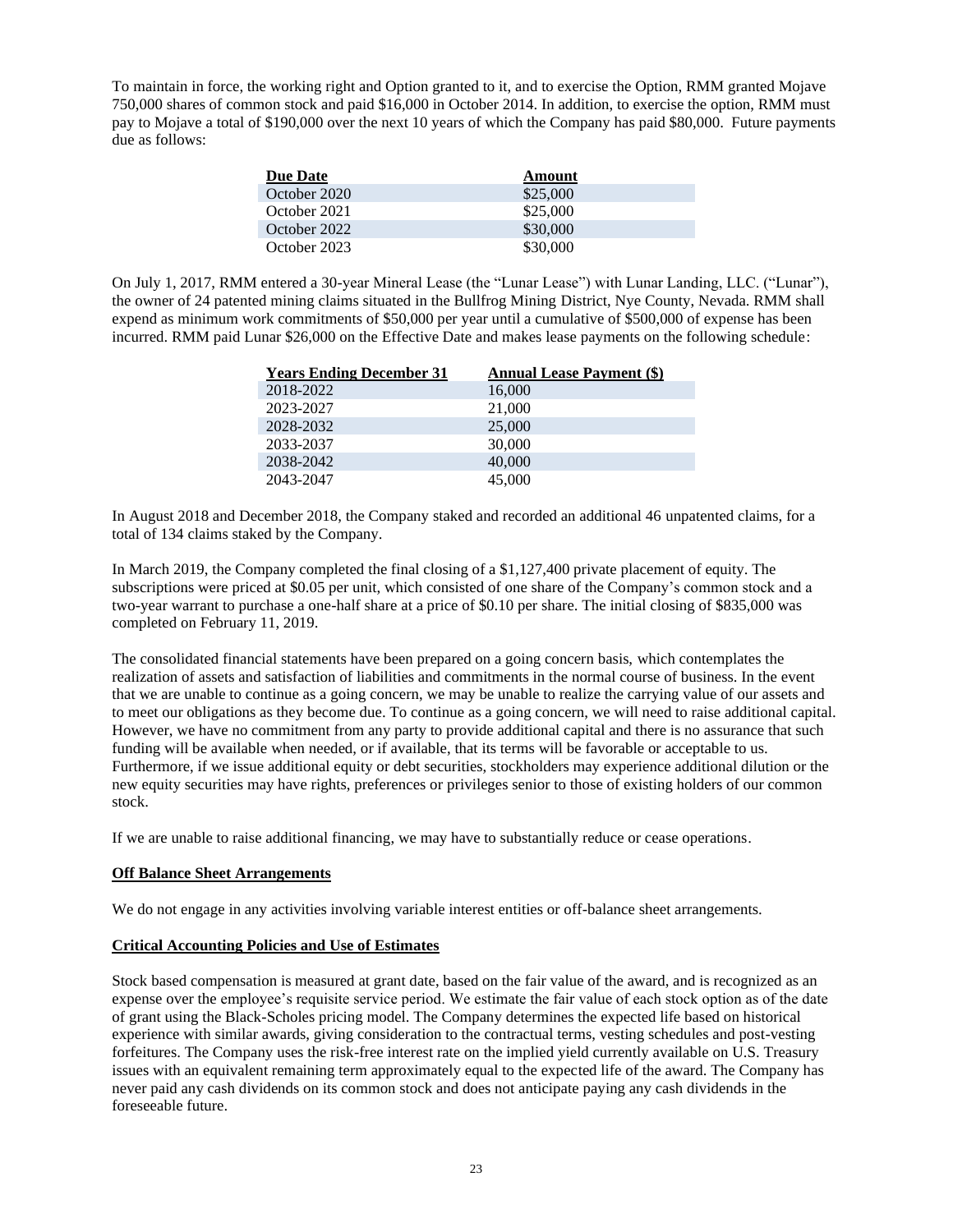Mineral property exploration costs are expensed as incurred until such time as economic reserves are quantified. To date, the Company has not established any proven or probable reserves on its mineral properties. Costs of lease, exploration, carrying and retaining unproven mineral lease properties are expensed as incurred. The Company has chosen to expense all mineral exploration costs as incurred given that it is still in the exploration stage. Once the Company has identified proven and probable reserves in its investigation of its properties and upon development of a plan for operating a mine, it would enter the development stage and capitalize future costs until production is established. When a property reaches the production stage, the related capitalized costs will be amortized over the estimated life of the probable-proven reserves. When the Company has capitalized mineral properties, these properties will be periodically assessed for impairment of value and any diminution in value. To date, the Company has not established the commercial feasibility of any exploration prospects; therefore, all exploration costs are being expensed. Costs of property acquisitions are being capitalized, and a required payment of \$20,000 was made in 2018 to Mojave Gold Mining Corporation ("Mojave") as part of the Option to Purchase Agreement ("Option").

## <span id="page-23-0"></span>**ITEM 3 - QUANTITATIVE AND QUALITATIVE DISCLOSURES AND MARKET RISK**

This information is not required because we are a smaller reporting company.

#### <span id="page-23-1"></span>**ITEM 4 - CONTROLS AND PROCEDURES**

#### **Disclosure Controls and Procedures**

As required by Rule 13a-15 under the Securities Exchange Act of 1934, as amended (the "Exchange Act") our management conducted an evaluation of the effectiveness of the design and operation of our disclosure controls and procedures as of March 31, 2020.

Disclosure controls and procedures refer to controls and other procedures designed to ensure that information required to be disclosed in the reports we file or submit under the Exchange Act is recorded, processed, summarized and reported within the time periods specified in the rules and forms of the SEC and that such information is accumulated and communicated to our management, including our chief executive officer and chief financial officer, as appropriate, to allow timely decisions regarding required disclosure. In designing and evaluating our disclosure controls and procedures, management recognizes that any controls and procedures, no matter how well designed and operated, can provide only reasonable assurance of achieving the desired control objectives, and management is required to apply its judgment in evaluating and implementing possible controls and procedures.

Our management does not expect that our disclosure controls and procedures will prevent all error and all fraud. A control system, no matter how well designed and operated, can provide only reasonable, not absolute, assurance that the control system's objectives will be met. Further, the design of a control system must reflect the fact that there are resource constraints, and the benefits of controls must be considered relative to their costs. Because of the inherent limitations in all control systems, no evaluation of controls can provide absolute assurance that all control issues and instances of fraud, if any, have been detected. These inherent limitations include the realities that judgments in decision-making can be faulty, and that breakdowns can occur because of simple error or mistake. The design of any system of controls is based in part upon certain assumptions about the likelihood of future events, and there can be no assurance that any design will succeed in achieving its stated goals under all potential future conditions.

With respect to the quarterly period ending March 31, 2020, under the supervision and with the participation of our management, we conducted an evaluation of the effectiveness of the design and operations of our disclosure controls and procedures, as defined in Rules 13a-15(e) and 15d-15(e) promulgated under the Exchange Act. Based upon our evaluation regarding the quarterly period ending March 31, 2020, our management, including our chief executive officer and chief financial officer, has concluded that its disclosure controls and procedures were effective.

#### **Changes in Internal Controls**

There have been no changes in the Company's internal control over financial reporting during the three months ended March 31, 2020 that have materially affected, or are reasonably likely to materially affect, the Company's internal controls over financial reporting.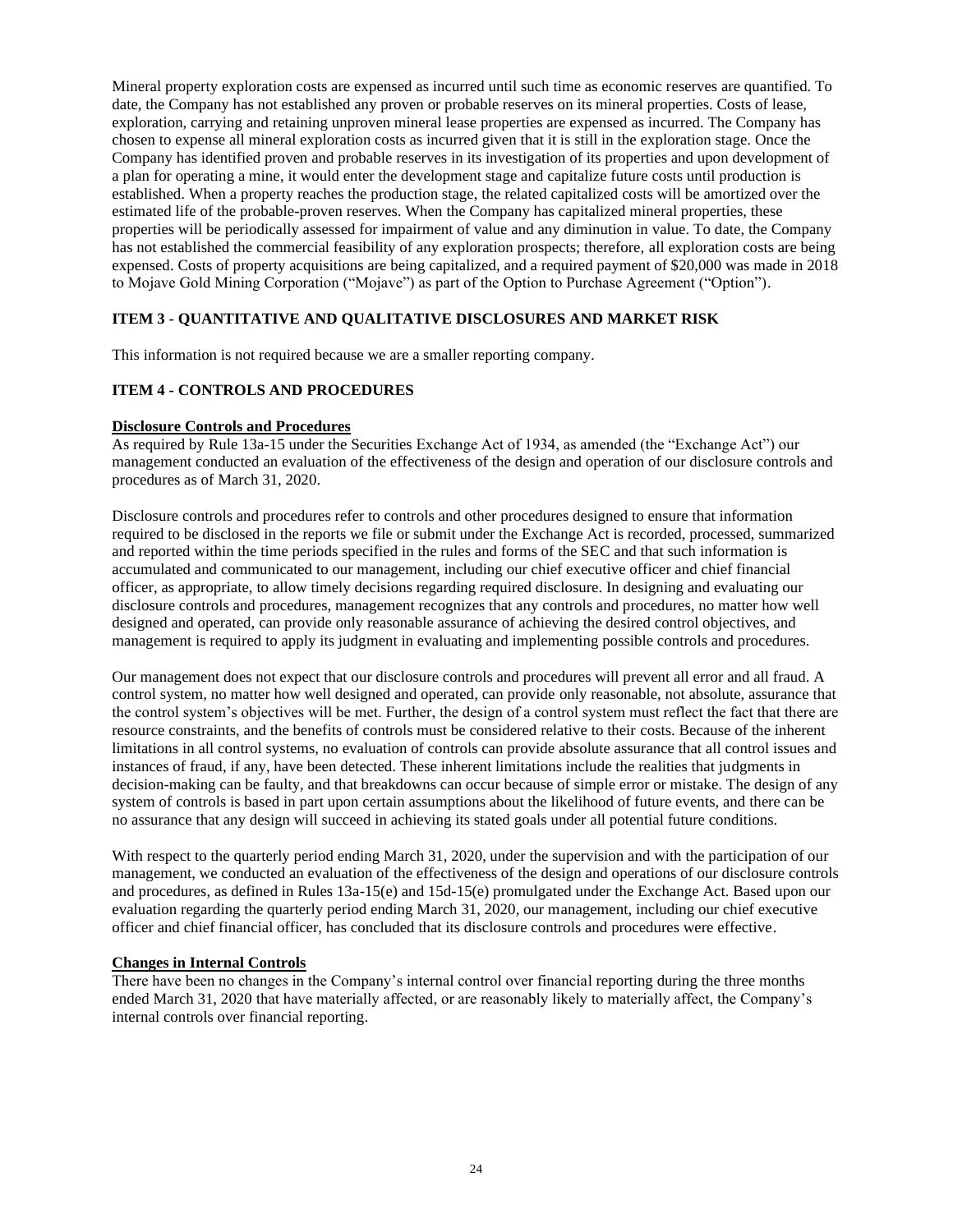# **PART II. OTHER INFORMATION**

## <span id="page-24-1"></span><span id="page-24-0"></span>**ITEM 1 - LEGAL PROCEEDINGS**

We know of no material, active or pending legal proceedings against the Company, nor are we involved as a plaintiff in any material proceeding or pending litigation. There are no proceedings in which any of our directors, officers or affiliates, or any registered or beneficial shareholder, is an adverse party or has a material interest adverse to our interest.

# <span id="page-24-2"></span>**ITEM 1A - RISK FACTORS**

There have been no material changes to the risk factors set forth in our Annual Report on Form 10-K for the fiscal year ended December 31, 2019.

## <span id="page-24-3"></span>**ITEM 2 - UNREGISTERED SALES OF EQUITY SECURITIES AND USE OF PROCEEDS**

None.

## <span id="page-24-4"></span>**ITEM 3 - DEFAULTS UPON SENIOR SECURITIES**

None

## <span id="page-24-5"></span>**ITEM 4 - MINE SAFETY DISCLOSURES**

None

## <span id="page-24-6"></span>**ITEM 5 - OTHER INFORMATION**

None

# <span id="page-24-7"></span>**ITEM 6 - EXHIBITS**

**Exhibit Number Description**

| <u>31.1</u>   | Certification of Chief Executive Officer filed pursuant to Section 302 of the Sarbanes-Oxley Act of 2002 <sup>*</sup> |
|---------------|-----------------------------------------------------------------------------------------------------------------------|
| 31.2          | Certification of Chief Financial Officer filed pursuant to Section 302 of the Sarbanes-Oxley Act of 2002*             |
| 32.1          | Certification of Chief Executive Officer and Chief Financial Officer filed pursuant to 18 U.S.C. Section              |
|               | 1350, as adopted pursuant to Section 906 of the Sarbanes-Oxley Act of 2002*                                           |
| $101$ .ins    | XBRL Instance Document *                                                                                              |
| $101$ .sch    | XBRL Taxonomy Schema Document *                                                                                       |
| $101$ .cal    | XBRL Taxonomy Calculation Document *                                                                                  |
| $101.$ def    | XBRL Taxonomy Linkbase Document *                                                                                     |
| $101$ .lab    | XBRL Taxonomy Label Linkbase Document *                                                                               |
| $101$ .pre    | XBRL Taxonomy Presentation Linkbase Document *                                                                        |
| *Filed herein |                                                                                                                       |